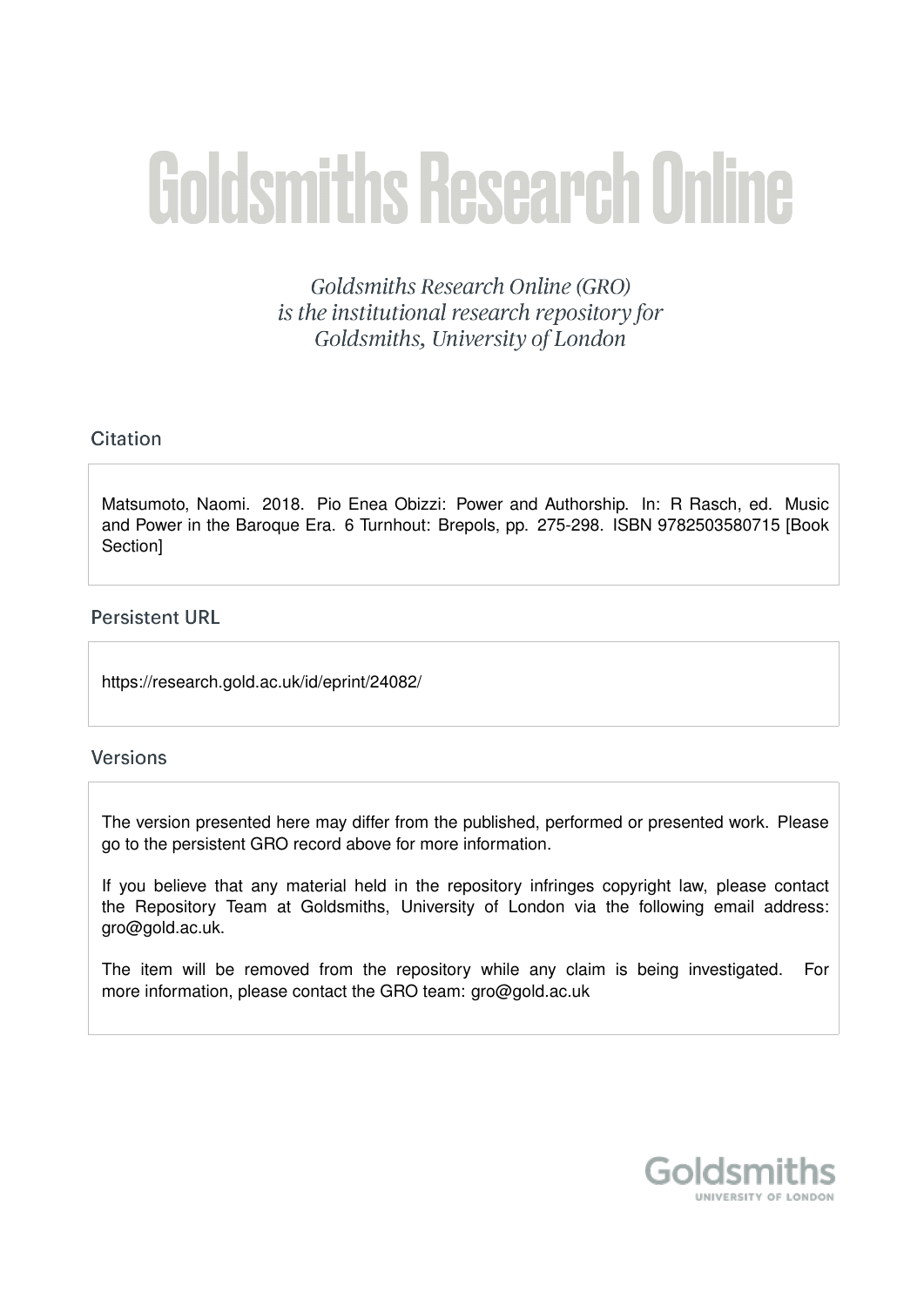# **PIO ENEA DEGLI OBIZZI (1592-1674): POWER AND AUTHORSHIP<sup>1</sup>**

#### *Naomi Matsumoto*

When a spectacle was to produced in Ancient Athens, a wealthy individual was appointed by the archon magistrates to pay personally for the expenditure of the hiring, training and dressing of the chorus and aulos players, items not covered by the municipal government. In exchange for the enormous burden, he was promised political glory: he might be given a special place in the procession or his name be put first even before that of the poet. He was called the 'choregos' .<br>(χορηγός)<sup>2</sup>.

The glorified status of the choregos has interesting parallels with that of aristocratic patrons during the Baroque era, who made their 'power' manifest through financial means − either employing renowned musicians and/or commissioning extravagant spectacles. The Medici in Florence, the Gonzaga in Mantua, the Este in Ferrara, the Barberini in Rome are cases in point. This article, however, is concerned with a complex and artistic manifestation of such power relations, and a more subtle one: that between artists and aristocrats as revealed through the authorship issues of musico-dramatic works in mid-17th century Italy. Moreover, aspects of this issue are intriguingly related to early modern views of the choregos role as we will see.

The central figure upon whom this particular investigation is based is Marchese Pio Enea degli Obizzi (1592-1674) who was born into one of the most illustrious families of Padua and Ferrara, and contributed to the early history of opera<sup>3</sup>. The Marquis is already a well-known figure to music historians<sup>4</sup>. There are two oft-quoted passages of 17th-century literature concerning him. The first passage is taken from *Minerva tavolino* − a chronicle of early Venetian operas published first in 1681 by Cristoforo Ivanovich. There, Ivanovich described his encounter with Obizzi as follows:

In 1664, when I visited the beautiful residence of Marquis Pio Enea Obizzi in Battaglia<sup>5</sup>, I saw in ground-floor chambers a series of paintings of 'theatrical machines' with cavaliers on horseback. Upon my request, the marquis explained courteously to me as follows: 'this is when, requested by my friends in Padua, I held a tournament there, and presented a story of Cadmus as an introductory musical entertainment. It was set to music and eventually [the libretto] appeared in print for public eyes. For the purpose of using floats dragged by horses, we set a spacious enclosure adjacent to the Pra della Valle Square. As you see in these paintings, it was a perfect spectacle with grandeur. A good number of groups of Venetian noblemen, cavaliers from the mainland, students came to see it, even if the production happened to be in the month of October, which is usually the holiday season<sup>6</sup>... It was the very next year under the protection by the noble that several virtuoso musicians got together and inaugurated Teatro San Cassiano [in Venice] with *L'Andromeda* by Benedetto Ferrari, the poet, musician and excellent theorbo player'. Thus, it was this great cavalier and intellectual who should be given the credit of introducing opera to  $V$ enice<sup>7</sup>.

<sup>&</sup>lt;sup>1</sup> Preliminary research for this article was funded by the Gladys Krieble Delmas foundation. An earlier version of this article was delivered at the 14th Biennial International Conference on Baroque Music, July 2010 and another appeared in print in the Japanese language (MATSUMOTO 2011).

<sup>&</sup>lt;sup>2</sup> WALTON <sup>2</sup>1991, pp. 66-72.

 $3$  This Pio Enea was a grandson of the nobleman with the same name (1525-1589) who built the Castello del Catajo in 1570 and became *Collaterale Generale* of the Republic of Venice in 1576. For a genealogy and a history of the Obizzi family up to the mid 17th-century, see: PRIORATO 1658, pp. 156-168.

<sup>4</sup> For previous studies of Pio Enea degli Obizzi, see: DI LUCA 1993; BADOLATO 2013; and VOLPONI 2014.

<sup>5</sup> Most likely the Castello del Catajo, Obizzi's residence in Battaglia Terme on the outskirts of Padua.

<sup>&</sup>lt;sup>6</sup> This seems to be an error as the printed libretto of *Ermiona* reports that the performance took place in April.

<sup>&</sup>lt;sup>7</sup> IVANOVICH<sup>2</sup>1688, pp. 390-391: «Mi portai sino l'anno 1664 ad osservare il bellissimo luogo del Marchese Pio Enea Obizzi alla Battaglia; dove in alcune stanze terrene vi erano inquadrati diverti disegni di Machine Teatrali con Cavalieri a Cavallo, e chiedendo al Marchese la loro notizia cortesemente mi rispose: L'anno 1636 nacque generoso desiderio in alcuni miei amici, e compagni in Padova, di ordinar un Torneo; onde io per nobilitarlo maggiormente, presi per mano la Favola di Cadmo, e ne composi l'Introduzione, che fu poi posta in Musica nella forma, che comparve stampata in publica vista. Si fece a questo oggetto serrar un luogo spazioso contiguo a Pra della Valle, e con machine a Cavallo; come si vede in questi disegni, si perfezzionò un pomposo spettacolo. Fu numeroso il concorso di Nobiltà Veneta, di Cavalieri di Terraferma, e di Scolari dello Studio; mentre seguì la comparsa il mese d'Ottobre, destinato per ordinario al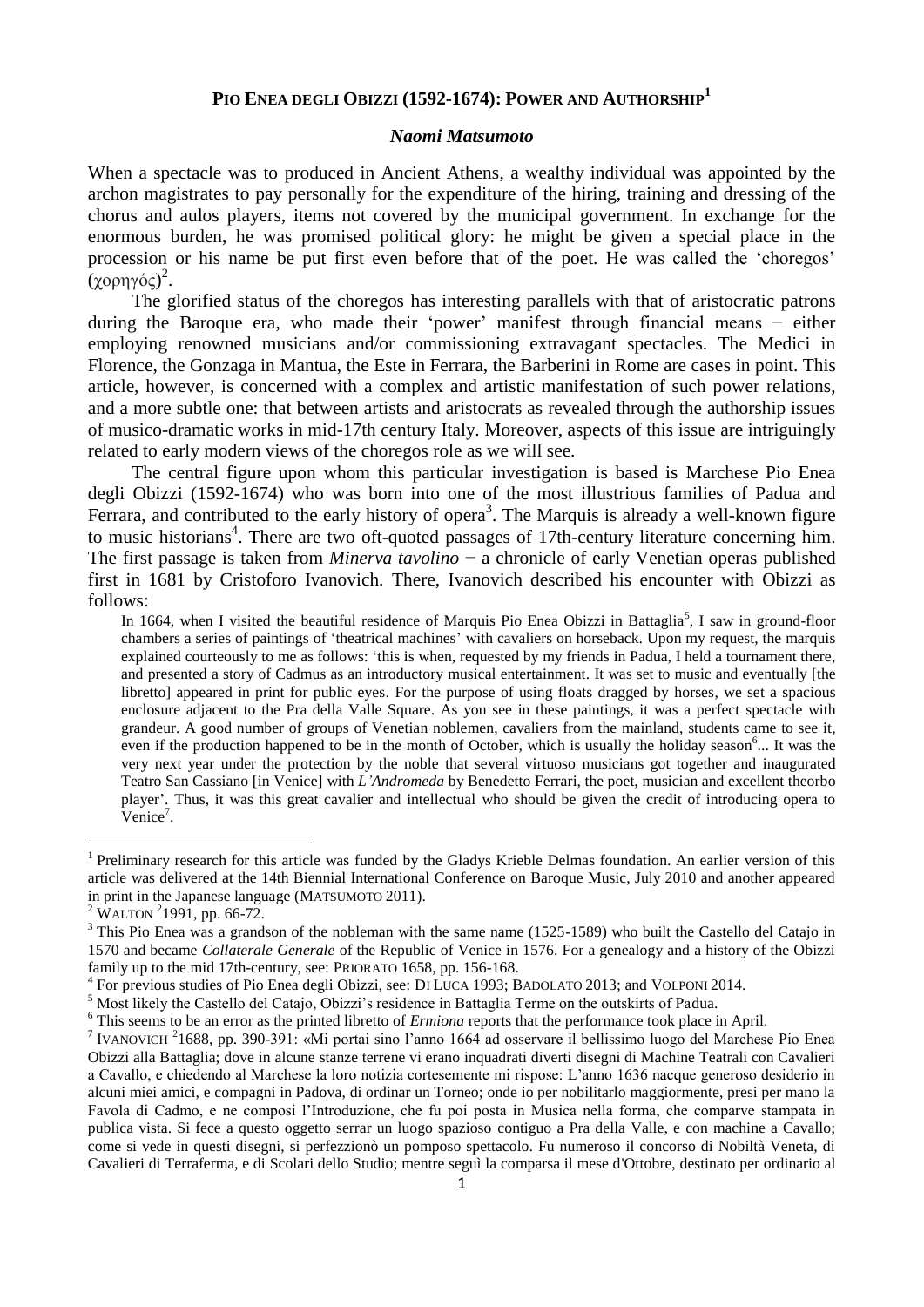The so-called 'introductory work' involving the story of Cadmus discussed here was identified by Pierluigi Petrobelli as *Ermiona*<sup>8</sup>. It was performed in Padua in 1636, and Obizzi authored the libretto $\overline{9}$ . The tableaux Ivanovich witnessed in Obizzi's residence may well have been the originals of twelve vignettes inserted in the published libretto of *Ermiona*<sup>10</sup>.

The second often-quoted passage is found in the preface to the printed scenario of *Le nozze*  d'Enea con Lavinia<sup>11</sup>, Claudio Monteverdi's opera premiered at the SS Giovanni e Paolo Theatre, Venice, in the 1640/41 season, for which the music is lost. The anonymous librettist of *Le nozze*<sup>12</sup> came to know that Obizzi had written an opera based upon the same story when he was about to finish his work and commented upon Obizzi in the preface:

As the subject, I decided to choose the wedding of Aeneas and Lavinia, not knowing that it had been dramatised by others…the fact that the same material was found in the hand of the noblest and most virtuous Cavalier [Obizzi] demonstrated that I had had good judgment in my choice $^{13}$ .

From these references, we learn that Obizzi was instrumental in the establishment of early opera and was in contact with Monteverdi and other prominent figures in the industry. The prime aim of this article is to examine the exact nature and extent of the Marquis' power and control over the musico-dramatic works that he produced during the 1630s and 40s; a crucial period when 'public opera' commenced and was developed in Venice with the inauguration of Teatro San Cassiano in 1637.

The role of Obizzi was not simply that of a financial patron. Recently his role has been characterised as that of 'corago'<sup>14</sup>, a notion generated from the Choregos but developed more directly from its Latin derivative 'Choragus', meaning something more akin to 'director' in the modern sense<sup>15</sup>. An anonymous manuscript treatise from c. 1630, aptly entitled *Il corago*<sup>16</sup>, explains that 'il corago' is the person «whose task [is]... to find, maintain and set up when needed all the decorations, devices and equipment pertaining to plays and other shows and entertainment» and «will have to know something of all those faculties [such as carpentry, architecture, perspective paintings, costumes, acting, music, fencing, dancing, machines, and lighting] so that he can exercise command over them»<sup>17</sup>. On the whole, although authoritative, *il corago* was expected to govern 'behind-the-scenes responsibilities' at a court theatre.

**.** 

<sup>11</sup> *Argomento*, [1640].

villeggiare... Di quì venne, che l'anno addietro con la protezione di più Nobili, s'unirono diversi Virtuosi professori della Musica, mediante i quali comparve l'anno 1637 nel Teatrdo di S. Cassiano l'Andromeda di Benedetto Ferrari Poeta, Musico e Suonatore eccellente della Tiorba. Ed ecco i favori di questo gran Cavaliere, e letterato, che si degnò d'onorarmi della sudetta notizia vagliono d'autorizzare l'origine, e'l tempo, che ha avuta l'introduzione de' Drami in Venezia».

<sup>8</sup> PETROBELLI 1965.

<sup>&</sup>lt;sup>9</sup> For the influence of the *Ermiona* production on ballet in Venetian theatres, see: HELLER 2011.

<sup>&</sup>lt;sup>10</sup> BARTOLINI 1638. For reproductions, see: PETROBELLI 1965, between pp. 128 and 129.

<sup>&</sup>lt;sup>12</sup> The librettist of *Le nozze* is never named in the original sources, and modern scholarship is still debating who it was. The proposed candidates are Giacomo Badoaro (see: WALKER 1992) and Michelangelo Torcigliani (see: MICHELASSI 2007). Michelassi has proposed Torcigliani, the person to whom the libretto of another opera *Ulisse errante* (1644) was dedicated, because: (a) the prefaces of *Le nozze d'Enea* and *Ulisse errante*, both of which discuss Aristotelian unities in libretto-writing, should be taken as a form of debate or exchange; and (b) that L'Assicurato (the author of *Ulisse errante*), in the preface to that work, tells us that Torcigliani once showed to him some scenes of his drama – and Michelassi suggests that that drama might have been a draft of *Le nozze d'Enea*, which would make Torcigliani the author of the libretto. However, Michelassi's arguments are somewhat speculative.

<sup>&</sup>lt;sup>13</sup> Argomento, [1640], p. 5: «Per soggetto poi stimai d'elleger le nozze d'Enea in Lavinia, non sapendo che d'altri fossero state drammaticamente trattate... l'esser la stessa materia in mano di nobilissimo, et virtuosissimo Cavalliere, mostrava, ch'io havea havuto buon giudicio nella scielta».

<sup>&</sup>lt;sup>14</sup> VOLPONI 2014.

<sup>15</sup> SAVAGE − SANSONE 1989, p. 496.

<sup>&</sup>lt;sup>16</sup> I-MOe: MS γ. F.6.11. For a modern edition, see: FABBRI – POMPILIO 1983.

<sup>17</sup> SAVAGE − SANSONE 1989, p. 499. Cf. FABBRI − POMPILIO 1983, pp. 21-22.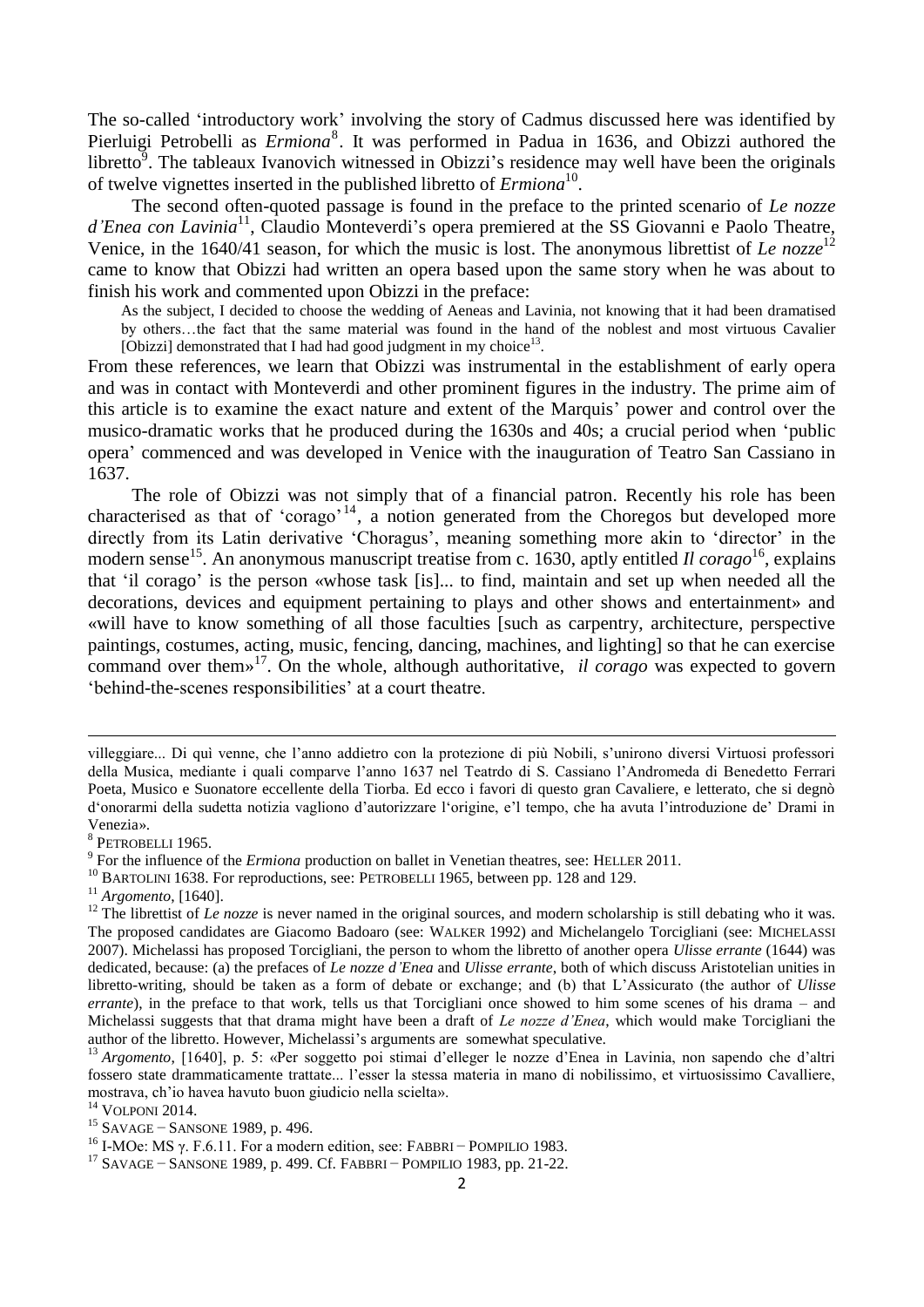It is true that Obizzi sometimes fulfilled such a role in the spectacles in which he was involved. However, unlike the Greek Choregos, *il corago* and the Latin choragus in themselves bore no honorific implication. It was another role − outside the usual capacities of *il corago* − through which Obizzi made his aristocratic power manifest: that is as 'l'ideatore' i.e. 'plot devisor'. Such manifestations have significant implications for our understanding of not only aristocratic discretion in relation to the public acknowledgement of literary activities, but also the whole notion of 'Authorship' in early modern operas.

#### **OBIZZI'S WORKS FROM THE 1630S/40S**

During his life, Obizzi was involved in various capacities in many musico-theatrical productions (see Table 1). From them, this article will discuss three works which illustrate the changes in Obizzi's status and roles. They are: *I furori di Venere*; *L'Amor* pudico; and *Il pio Enea*. Of the three works, only *Il pio Enea* is a fully-fledged opera, while the remaining two belong to the genre of 'opera torneo'.

'Torneo' or tournament here does not mean a military competition pure and simple, but rather a stylized battle introduced by, or enframed by, musico-dramatic entertainment. The musicodramatic 'frame' tended to be in the operatic style, while the stylized battle was usually accompanied by dance music or trumpets and drums. Both the operatic frame and the stylized battle often had an allegorical purpose, but it is only in the operatic frame that we find dialogue, characterization and fully worked-out plots. Even so, the battles would frequently at least have identifiable settings, participants, and locally significant allusions. The opera tourney was particularly popular at North Italian courts and elsewhere in the seventeenth century<sup>18</sup>, and the aforementioned *Ermiona* by Obizzi based upon the Cadmus story, is also an example of this genre. Musicology sometimes refers to the tourney as a '*sotto-genere*' of opera, since its content developed alongside opera and allowed mutual influences to flow between the two genres<sup>19</sup>. However, as Ivanovich's report above concerning *Ermiona* shows, the distinction between an operatic frame attached to a tourney and an opera proper does not seem to have been perceived clearly during the seventeenth century.

As we will see, the forthcoming analysis of three works by Obizzi not only enables us to understand the issues concerning aristocratic authorship but also to uncover in a little more detail the crucial transition from aristocratic and civic spectacle to public opera in the 1630s and 40s.

#### *I FURORI DI VENERE* **(1639)**

*I furori di Venere* was produced in June 1639 in Bologna. It was the second opera-torneo where Obizzi took the initiative, *Ermiona* being the first*.* Five primary sources associated with this work survive (Table 1, A-E). As all the prefaces to the surviving manuscript libretti (A-C) reveal,<sup>20</sup> *I furori di Venere* was planned to celebrate the occasion that Bologna welcomed to the city the newly appointed papal legate, Giulio Sacchetti (1586-1663). The production was supported by several Bolognese academies: the overall director was Cornelio Malvasia, a member of the Gelati<sup>21</sup>, and an active contributor to the development of Bolognese theatre in general  $22$ . The libretto was coauthored by Bernardino Mariscotti, the director of the Gelati<sup>23</sup>, and Carlo Possenti, a member of the Confusi. The official report of the performance was written by Giovanni Battista Manizi, a member

<sup>&</sup>lt;sup>18</sup> TIMMS 1990, p. 707.

<sup>19</sup> FABBRI 1999, pp. VII-VIII.

 $20$  All of those MS libretti are neat copies with very few corrections. All are dated 'October 1639' and refer to Manzini's published report, implying that Manzini's work was published after the premiere (June 1639) but before October of that year.

 $^{21}$  For the Gelati academy, see: ZANI 1672.

<sup>22</sup> BIANCONI − WALKER 1975, p. 426.

 $23$  ZANI 1672, p. 32.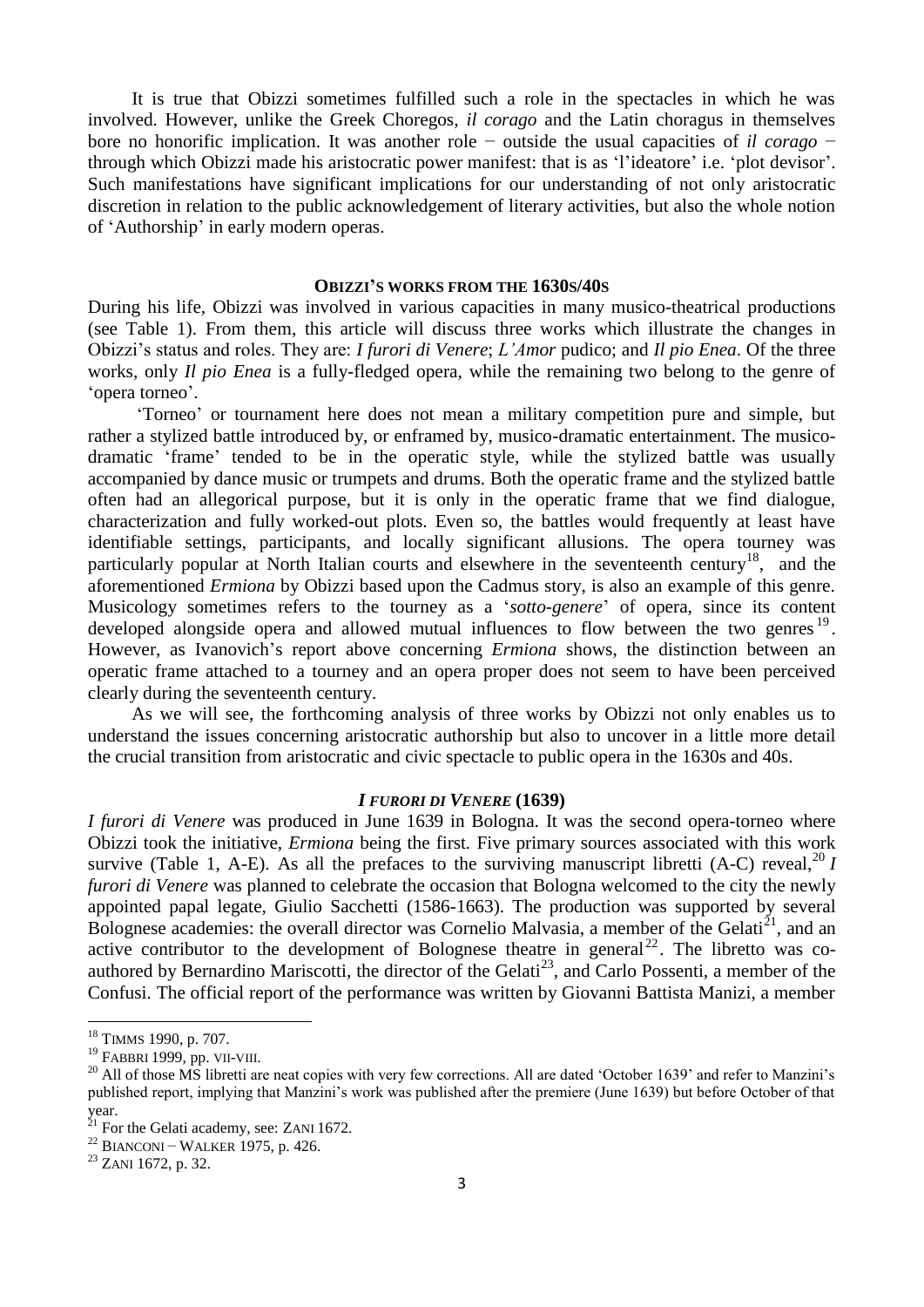of the della Notte Academy. Likewise, Obizzi was a member of the Gelati, and was known as 'il Rigenerato' (see Fig.  $1)^{24}$ .

I furori di Venere was performed in 'La sala del senato cittadino nel Palazzo del Podestà<sup>, 25</sup>. It consisted of two parts which respectively acted as the prelude and the postlude to a stylised tournament, between 'Roma' and its allegorical challenges, 'Mare', 'Selva' and 'Neve'. The story of *I furori* was set in Sicily, and the subject matter is mythological, concerned with the conflict between Venere and Giunone and the resultant chaotic situation amongst Gods which gave rise to the Trojan War. Manzini's official report of the production tells us that 'those events unfolded in this entertainment in the end brought about the wedding between Aeneas and Lavinia'. <sup>26</sup> Therefore, *I furori di Venere* as a whole can be considered a preamble to Obizzi's work of two years later*, Il Pio Enea*, whose subject matter features that very wedding between Aeneas and Lavinia.

Regrettably, no musical sources regarding *I furori di Venere* seem to survive and we do not know who the composer was. Yet, music must have played a vital role in the production and the work may even have been sung throughout because: (1) the margin of a page in the libretto (C) (see Table 1) contains a memorandum concerning the voice types and provenances of persons who acted the roles of the gods such as 'Castrato di Colonna', 'Basso di Ferrara'. as well as cues for the commencement of 'sinfonias' and 'ritornellos'; and (2) Manzini in his report comments upon the music, and particularly on the singers' superb techniques, and the brilliance of the vocal music<sup>27</sup>. Table 2 is a full list of the roles of *I furori di Venere* and their designated singers. Identifying those singers is not easy as usually only their voice types and provenances are given in the source. However, 'Venanzio di Colonna' who sang the role of Iride must be Venanzio Leopardi (d. c.  $1658$ <sup>28</sup> and 'La Romana' (assigned for the role of Diana) may well have been either Maddalena Manelli or Giulia Paolelli who came from Rome and were to sing the roles of Minerva and Penelope respectively for Monteverdi's *Il ritorno d'Ulisse in patria* in Bologna in the following year  $1640^{29}$ .

The details of the contribution that Obizzi made to *I furori di Venere* are not clear at first glance. The front pages of all the manuscript libretti give us the title '*I furori di Venere, Favola del Sig.re Obizzi*, which seems to imply his responsibility for the text. However, Obizzi was not the librettist in the modern sense and he was neither the director nor the promoter as other names were specified for those roles as we have seen – the librettists were Mariscotti and Possenti, and the director was Malvasia. In fact, on Obizzi's recommendation, Malvasia employed for the production the Ferrarese scenic designer, Alfonso Rivarola (known as il Chenda)<sup>30</sup>. Obizzi had already worked with il Chenda for *Il campo aperto* (1635) and *Ermiona*. Most likely, Obizzi was the 'ideatore' (that is plot-deviser') as Source (E) indicates.

Source (E) is entitled the *Introduz*.<sup>*ne*</sup> alla festa and is currently found in the Pio Enea degli Obizzi collection in L'Archivio Stato di Padova. This seems almost certainly to be a working manuscript for the construction of the plot of *I furori*. It is written in prose, bearing numerous corrections and deletions<sup>31</sup>. There is no clear indication of the source's provenance, but the fable is set in a 'Sicilian forest' and commences with the scene where Astrea gives blessings to a 'Roman Senator' and declares that she will bestow her benefits on the city of Bologna. There then follows the story of Venus, who rebels against Jove which leads the subsequent conflict between Venus and Juno and the involvement of the other gods. Thus, this sketch for the opening of *I furori* is highly significant, given that quite a few operas from the 1640s and 50s contain hints that the activity of

 $^{24}$  ZANI 1672, p. 354.

<sup>25</sup> MONALDINI 1999, p. 126.

<sup>&</sup>lt;sup>26</sup> G. B. MANCINI: 1639, pp. 69-70: « Accennavansi le future nozze d'Enea e di Lavinia».

<sup>27</sup> MANCINI 1639, p. 34.

<sup>&</sup>lt;sup>28</sup> For Leopardi, see: SADIE 1998, p. 85.

<sup>29</sup> Cf: *Le glorie*, 1640, pp. 9-10.

<sup>30</sup> G. B. MANZINI 1639, p. 14.

 $31$  For a complete transcription of this source, see: VOLPONI 2014, pp. 385-7.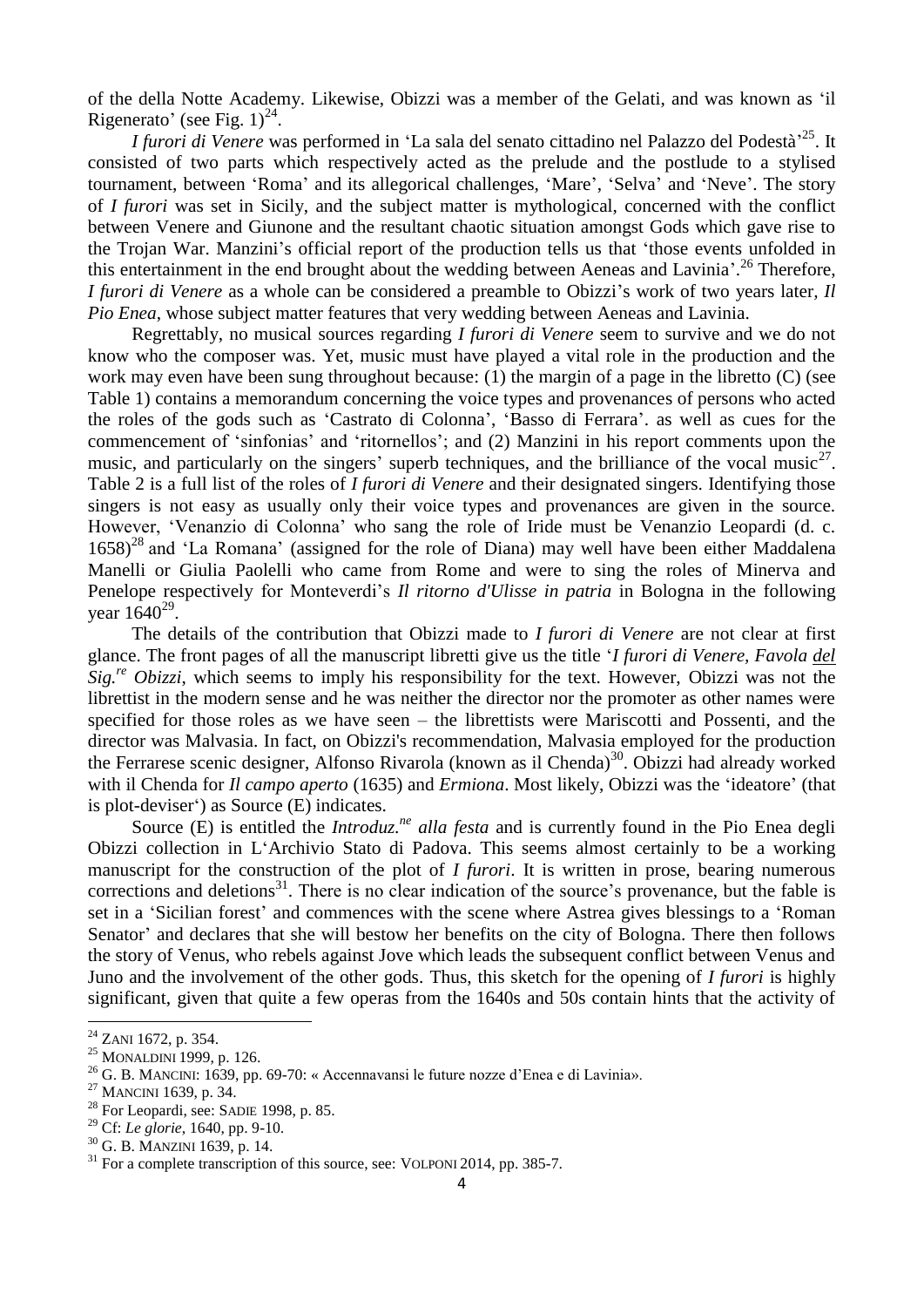libretto writing tended to be a collaborative effort − one person devised the plot and others versified it. More specifically, it seems that 'devising plots' was the acknowledged role of aristocrats in such productions, while the detailed labour of versification, stage adaptation and musical realisation fell to others of lesser status. And *I furori* is a clear case where the evidence points to Obizzi devising the plot while others effected the versification. Obizzi's other functions become clearer in the case of *L'Amor pudico*, as we shall now see.

#### *L'AMOR PUDICO* **(1643)**

*L'Amor pudico* was premiered on the evening of 15 June, 1643 in Padua, as part of the wedding celebrations for Elisabetta Landi, a daughter of the former mayor of that city, and Bartolomeo Zeno, a son of the Capitano. The venue of the event was La Piazza dei Signori, which was surrounded by medieval buildings. The space had been frequently used from the sixteenth century as a venue for spectacles owing to its attractive setting and spaciousness<sup>32</sup>. Following the event, Obizzi directly asked Luigi Manzini, a Bolognese Count and a member of the Gelati to write an official report<sup>33</sup>. Manzini's report contains not only the libretto but also several illustrations which show the stage set of each act and the disposition-plans of cavaliers participating in the tournament.

From Manzini's description, we can certainly tell that singers and instrumentalists were involved but we cannot assign music to particular sections of the text nor say in what style or for which forces the music was written. However, *L'Amor pudico* bears the same generic title as *Ermiona* (torneo), and both took place in the same city and with the same patron, and also name a composer (Sances for *Ermiona* and Padre Antonio dalle Tavole, the maestro di cappella of Il Santo for *L'Amor pudico*), hence we can surmise that the most likely scheme for *L'Amor pudico* was: (1) a prologue sung by Amore; (2) four scenes called 'Invenzioni' (on the four seasons: Primavera, Estate, Autunno, Inverno) interspersed with stylized battles; and (3) a postlude sung by Amore and the chorus<sup>34</sup>. In the battles, Obizzi himself took the role of Primavera and led a squadron of three cavaliers who personified the three Spring months.

The libretto of this work was co-authored, based upon a plot devised by Obizzi, which is now surviving only as a fragment (Source  $(F)$  in Table  $1$ )<sup>35</sup>. In addition to the plot, Obizzi himself wrote the opening verses for Amore and Invenzione 1, while Invenzioni 2 and 3 were written by Bartolini, who had previously published the official report of the 1636 premiere of *Ermiona*. Inventione 4 was the work of Michelangelo Torcigliani (1618-1679).

Both Bartolini and Torcigliani seem to have been acting under Obizzi's guidance. In fact, I have discovered that letters from Obizzi to Torcigliani survive in Torcigliani's posthumous collection of letters and poems<sup>36</sup>. Moreover judging by the dates given to the letters, it seems clear that they are concerned with the *L'Amor pudico* production, although the title of the work being discussed is never mentioned. In the first of those letters, dated 2 June 1642 (roughly a year prior to the premiere of *L'Amor pudico*), Obizzi requests Torcigliani's poems («gran neccessità di quelle Poesie») and urges Torcigliani to come to Padua<sup>37</sup>. After this letter, it seems that Torcigliani did send at least some of the requested work. The following letter dated 23 April thanks Torcigliani for his *poesie*. Obizzi then quotes lines from 'il poeta nostro ferrarese', (that is Ariosto) with words from his *Orlando furioso* requests Torcigliani's immediate arrival at Padua: «Né più la cara poi, che presa vede; E sol dietro a chi fugge affretta il piede»<sup>38</sup>. However, the subsequent letter dated 28 April 1643 complains that «although time is passing, why don't I see you nor the compositions for

 $32$  MANCINI – MURARO – POVOLEDO 1988, p. 85.

<sup>33</sup> L. MANZINI 1643, p. 3

<sup>34</sup> *Ibidem*, p. 56.

<sup>&</sup>lt;sup>35</sup> For a full transcription of Source (F), see: VOLPONI 2014, pp. 480-481.

<sup>&</sup>lt;sup>36</sup> TORCIGLIANI 1680.

<sup>37</sup> *Ibidem*, p. 27.

<sup>38</sup> *Ibidem*, p. 39. Although not identified in the letter, this phrase was taken from Ariosto's *Orlando furioso* (Canto X, 7). The phrase 'la cara' in the letter is 'l'estima' in the original.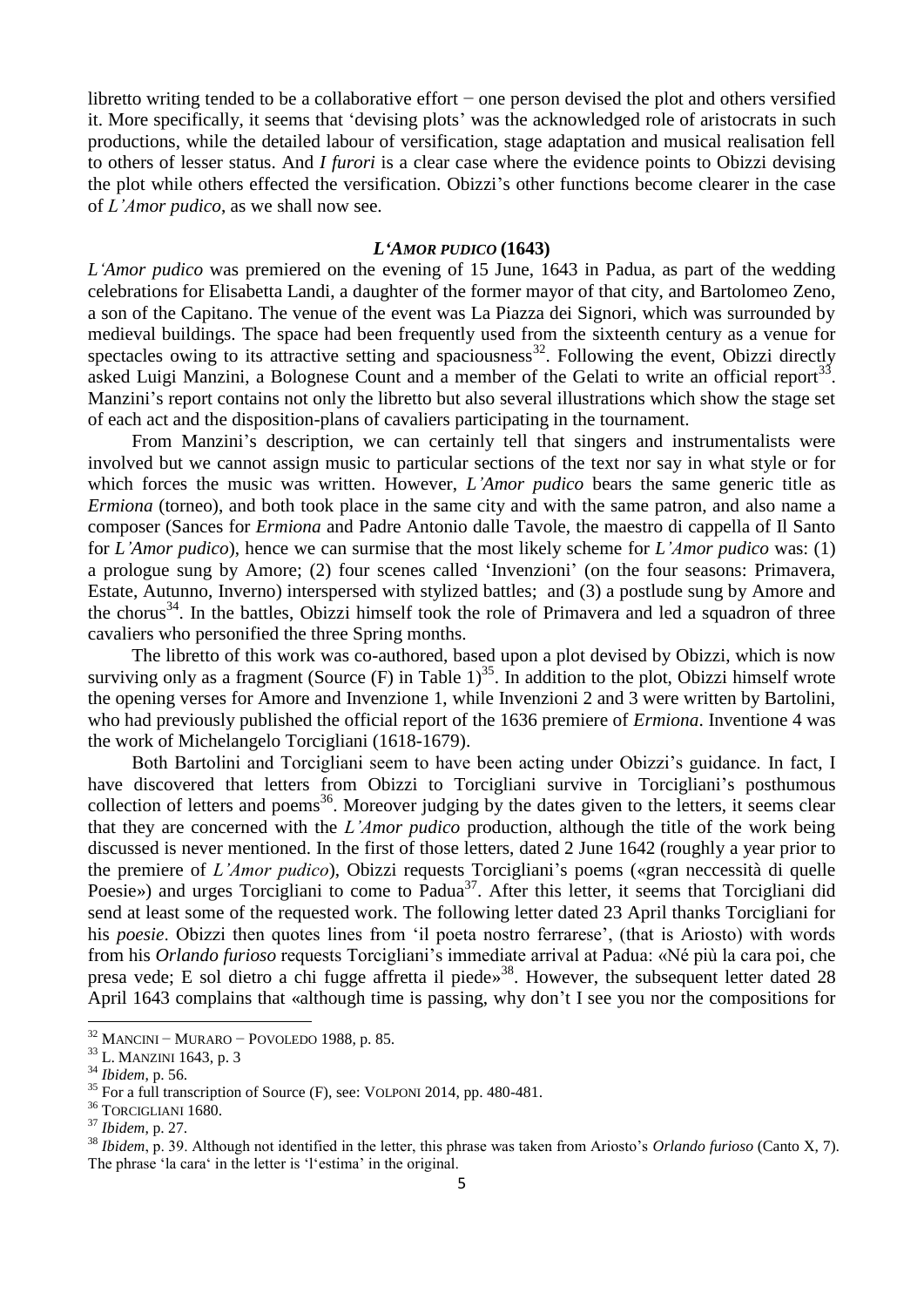the Torneo? The verses must be set to music now otherwise musicians cannot start rehearsals. Please, at least, reply to me»<sup>39</sup>. Moreover, Obizzi's trouble with Torcigliani did not end there: a desperate last and brief letter survives from Obizzi, dated on 17 July 1643 – that is after the premiere.

Per l'amore di Dio, per pietà, i versi subito; altrimente non si può stampar l'opera, presto, presto, Amen<sup>40</sup>. It seems that Obizzi was preparing for the publication of the official report of the event including the text, and requested revised verses from Torcigliani, who was not about to meet the deadline.

Although not specified in these letters, the sources of the libretto show that Obizzi's major role in *Amor pudico* was again that of 'l'ideatore' but the letters do demonstrate that he also acted as a coordinator and producer. Further in relation to the role of 'ideatore', in the contemporary textual sources of *I furore di Venere* and *L'Amor pudico*, Obizzi is actucally identified as 'l'autore' (the author). This seems to suggest that in mid-seventeenth century musico-dramatic works, 'ideazione' (the devising of the main plot) took precedence over 'versificazione' (rendering those ideas into verse). Also, such a division of labour directly reflected social hierarchy − it was Marquis Obizzi who was a governing figure in the production of the text as well as within the production of the communal event. This kind of hierarchical division of labour in respect of writing a musicodramatic text during the early modern era was perhaps more ubiquitous than we have hitherto suspected, and a complicating factor seems to have been the tendency deliberately to conceal in many cases the involvement of persons of high status.

#### **'CO-AUTHORSHIP' IN EARLY MODERN LIBRETTO WRITING**

This tendency is demonstrated by several examples from Venetian operas of that time (see Table 3). The first comes from the libretto of Francesco Cavalli's opera, *Amore innamorato*, produced at Teatro St Moisè, Venice in 1642. The music is lost but the libretto was published with a dedication by Giovanni Battista Fusconi, a member of the Incogniti Academy<sup>41</sup>, dated the first day of 1642. In the preface, Fusconi tells us that «I have had a hand in many parts of this work» 42 . However, as for the others parts, we need to turn to some interesting information provided by Nicolo Bertini in the preface to *Rime* of Pietro Michiele – another Incognito – published in 1643:

*Psyche*, a little tale for music was constructed [by Michiele] following the order of a scenario given to him by the illustrious Signor Giovanni Francesco Loredano, whom he did not know how to refuse because they were on such good terms. The work can be seen as equal to those that are more famous. This *Psyche* under the title of *Amore innamorato* was printed some days ago, without the author's [Michiele's] knowledge. This has a prologue and 3 or  $4$  other acts full of ideas for jokes which attracted the plebeians of the audience when it was recited<sup>43</sup>.

Thus, we learn what the compositional process of the text of *Amore innamorato* was: Loredano − the founder of the Incogniti − devised the scenario upon which Michiele wrote the libretto, which was revised further by Fusconi (who perhaps added the 'jokes') – with the intention that initial steps would remain hidden to protect the social standing of the originators.

 We have similar evidence for the construction of the libretto of *Argiope*, which was, with music by Alessandro Leardini, premiered at the SS. Giovanni e Paolo Theatre in 1649<sup>44</sup>. Although

1

<sup>39</sup> *Ibidem*, p. 39: «Il tempo passa, e perchè non veggo nè V.S., nè le compositioni per il Torneo, che devono mettersi in musica, & impararsi a mente, La prego ad avisarmi (sic) qualche cosa almeno».

<sup>40</sup> *Ibidem*, p. 42.

<sup>41</sup> Founded by the Venetian patrician, Giovan Francesco Loredano, with members including important librettists such as Giulio Strozzi and Francesco Busenello, the Incogniti Academy was one of the most influential academies for early modern opera. For the Academy, see: MIATO 1998. For a list of the members, see: LOREDANO − BRUSONI 1647. <sup>42</sup> [FUSCONI] 1652, p. 5: «io tengo tanta parte in quest'opera».

<sup>43</sup> MICHIELE 1643, p. 10: «La Psiche Favoletta per musica composta sopra l'ordine d'uno scenario dattagli dall'Illustriss. Signor Gio: Franceso Loredano, a cui non ha saputo negare di farlo, essendo tra loro congiunti di tale strettezza d'Amicitia; che si puo agguagliare ad ogn'una delle più famose. Questa Psiche i giorgi a dietro fu stampata, senza, che l'Autore lo sapesse sotto nome di Amore Innamorato, col prologo, e con altre tre o Quattro scene piene di concetti di burla per al lettare la plebe de gli Auditori quando si recitò».

<sup>44</sup> ROCHE (2001, p. 418) indicates that this opera may have been composed for Carnival 1646.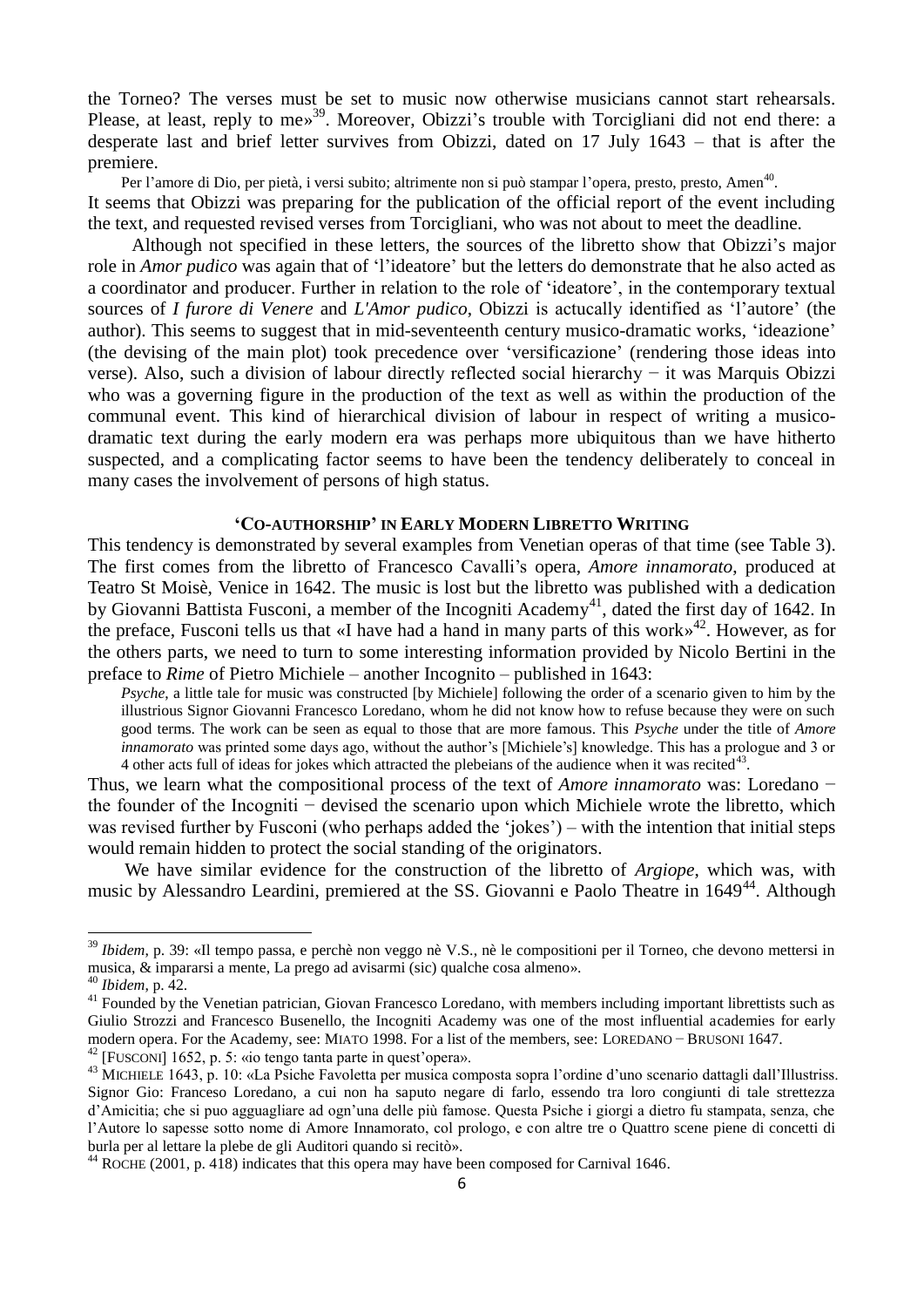Ivanovich in his list of Venetian works gave credit only to Fusconi as the librettist<sup>45</sup>, the title page of the printed libretto<sup>46</sup> indicates that this work was written by an anonymous person – only specified as  $N'$  – as well as Fusconi<sup>47</sup>. And this fact was also noted in the first edition of Allacci's Drammaturgia of 1666<sup>48</sup>. In the preface to the *Argiope* libretto, Fusconi wrote:

Constructing this fable was hastened by the pleading of friends. The story was devised in fourteen nights by the pen of that most famous 'Swan of Adria', who maintains the vivacity of Italian poetry in our century: but because he was then on leave and awaiting the discretion of the wind, which would open for him the road for a long voyage, he could not apply himself to the work, which nearly robbed our dreams. When he departed, the unfinished work he left to me with ample licence, not for me to lick into shape something formless in the manner of a bear with its newborn,<sup>49</sup> but to handle it as if a midwife at an abandoned birth-process, nourishing and increasing the work, not so as to accord with her own qualities [i.e. those of the midwife], but so as to conform with its proper strengths, being regulated by good will $50$ .

Fusconi thus took over from the 'Swan of Adria'<sup>51</sup> (the person indicated on the title page as 'N') and developed his work, but the details here are rather interesting. Clearly 'N' was a well-respected poet, but in this case he devised the plot. However, he also seems to have discussed with Fusconi how the plot might be developed, and instructed him not to take it outside the agreed boundaries, but rather to enhance the strengths it already had – only in this sense did Fusconi have 'ample licence'.

Further on in the Preface Fusconi makes it clear that things did not go as planned. 'Various accidents' caused by 'Fortune' impeded the arrangements for the first performance, and the original 'inventor' – 'N' – came back to finish the libretto. Bearing a grudge, Fusconi wrote: «because this second trouble occurred to me … it seemed as if no more than a few vestiges of the effigy which were given by the first sketch remained»<sup>52</sup>. In other words, Fusconi had stuck to his brief and preserved the form of the original narrative, but 'N' seems to have had the authority to abandon it without Fusconi's permission. The plot, then, was devised by, and under the control of, a more famous and prestigious person, who gave instructions to Fusconi and who (on the evidence of the libretto and Preface) wished to remain anonymous.

 When it comes to the identity of this mysterious person, from accounts found in two eighteenth-century sources – (BONLINI 1730) and (CENDONI – ZENO – ALLACCI 1755) – we have traditionally understood him to be Pietro Michiele<sup>53</sup>. The evidence for this is far from conclusive<sup>54</sup>,

 $45$  IVANOVICH  $2$ 1688, p. 435.

<sup>&</sup>lt;sup>46</sup> FUSCONI 1649. The preface to this publication states that the work was set to music jointly by Giovanni Rovetta and Leardini but the final page of the same publication corrects that. See: *Ibidem*, pp. 6 and 96.

<sup>&</sup>lt;sup>47</sup> The 'N' here does not necessarily signify the initial of the name but the abbreviation of *nomen* [name] which was often used to hide a person's real identity. See: GLIXON 1996, p. 123. Also the 'N' might designate 'Il Signor Non si sà' or 'Non ignoto'.

<sup>48</sup> ALLACCI 1666, p. 36.

<sup>&</sup>lt;sup>49</sup> This phrase seems to refer to an early belief (found in medieval bestiaries, for example) that bear cubs are born formless and the mother bear licks them into shape.

<sup>50</sup> FUSCONI 1649, p. 5: «L'orditura di questa Favola venne a preghiere d'Amici più tosto precipitata, che tessuta in quatordici sere della penna di quell famossimo [sic] Cigno dell'Adria, che mantiene al nostro secolo in vita la Poesia Italiana: poiche essendo egli allhora di partenza, & in aspettatione della discretione de'venti, che gli aprissero la strada per un lungo viaggio maritimo non potè applicarvisi, che a momenti rubati al sonno. Partitosi adunque nella sconciatura di quest'opera, me la lasciò con amplissima licenza, non di riformarla a guisa d'Orsa i suoi parti; ma di trattarla quasi Raccoglitrice di Parto abbandonato, che l'alimenta, e cresce non secondo al suo merito, ma conforme alle proprie forze regolate da una buona volontà».

<sup>&</sup>lt;sup>51</sup> The word 'Adria' may mean either 'Adriatico' or the city with that name in the Polesine region. See: CORTELAZZO 2007, p. 25.

<sup>52</sup> FUSCONI 1649, p. 6: «…perhce a me ancora tocasse questo secondo fastidio, e mi reuscì la facenda in guisa, che non vi restò quasi più vestigio datale dal primo schizzo».

<sup>53</sup> BONLINI 1730, p. 50: «In questo Drama ha avuto anche parte Pietro Michiel N. V.»; and CENDONI − ZENO − ALLACCI 1755, p. 105: «Argiope:…Nella poesia di questo Dramma ebbe parte Pietro Michieli, Patr. Ven.».

<sup>54</sup> Interestingly the phrase 'Cigno dell'Adria' reminds us of the similar one 'da una musa, e da un cigno, ch'entrambi abitando l'arene dell'Adria' used by Federico Malipiero in relation to Monteverdi's *Il ritorno d'Ulisse in patria* in his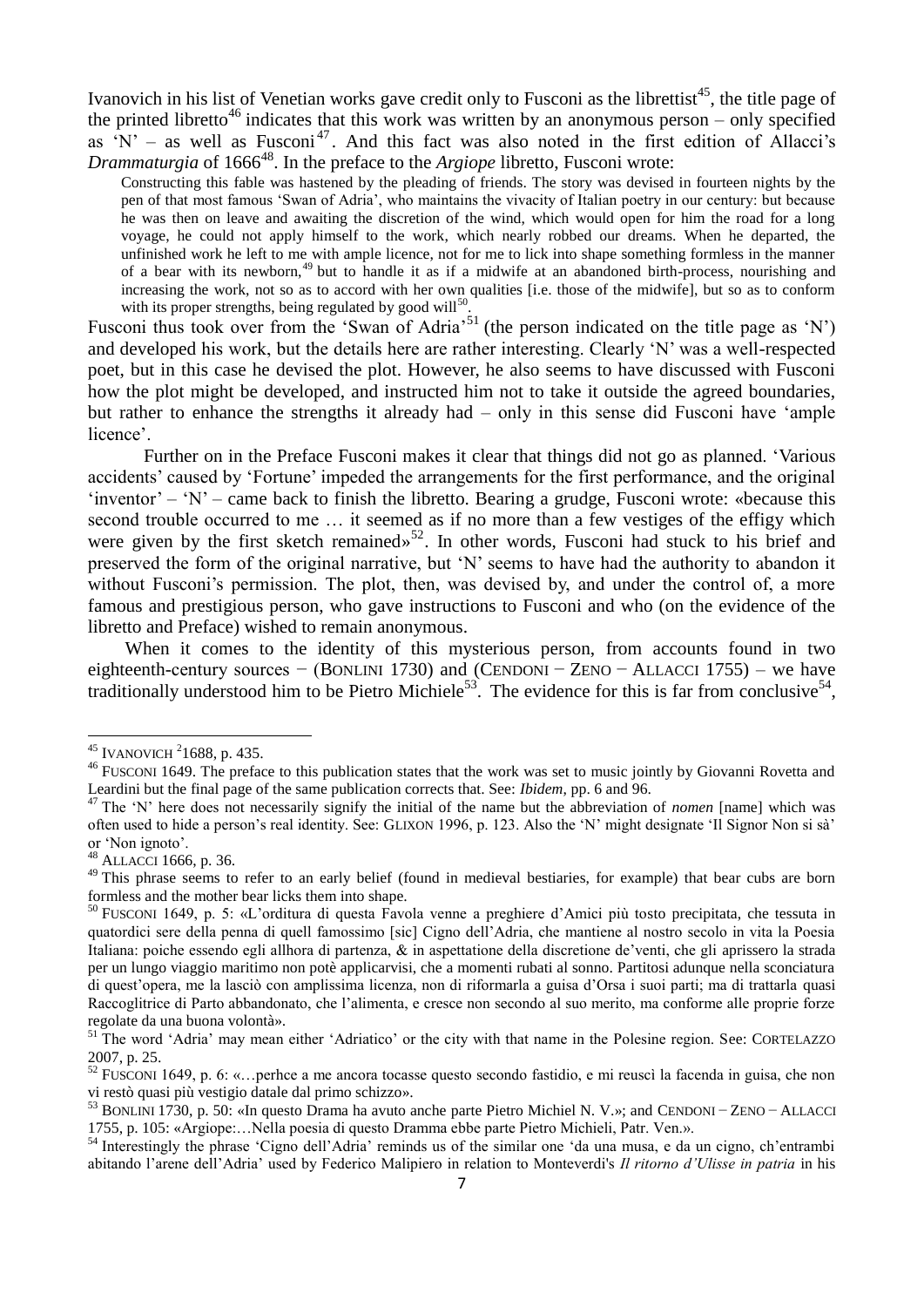but the implications in the preface that 'N' was called away on official business would fit well with Michiele's duties as a high-ranking patrician of the Republic<sup>55</sup>. Clear evidence of other collaborations survives for at least another three libretti around c. 1650 in Venice – *Alessandro vincitor di se stesso*, *Gl' amori di Alessandro Magno*, and *Cesare amante* (all from 1651) (see Table  $3)^{56}$ .

 That some of the above matters are speculative is inevitable, given the desire for secrecy on the part of patrician writers. For Loredano and Michiele, hiding their involvement in operatic publications may have been a way not only of conforming to the motto of the Incogniti – 'ex ignoto notus' (out of the unknown comes the known)<sup>57</sup>, but also of protecting their 'refined' status. As Ellen Rosand has argued, writing a libretto for a commercially oriented opera house − rather than for a courtly entertainment − seems to have been viewed as a rather dubious, somewhat demeaning enterprise<sup>58</sup>.

#### **PRACTICES AND THE THEORIES OF ARISTOTLE**

The picture that is emerging of a hierarchy between the plot devisers of early modern Italian opera, and the versifiers of the libretti (not to mention, further down the social scale, the composers and those in charge of the scenery) may well have as its social cause the particular social structure, but there is a further justification for exactly this hierarchy, and one which many of those involved must have known – the discussion of tragic drama in Aristotle's *Poetics*.

 What is interesting about the *Poetics* here is the way in which Aristotle justifies a particular hierarchy of the ingredients of tragedy. First, he says, comes the plot which is the 'most important' part, since Tragedy is a representation 'not of human beings but of action and life'  $(1450^a 15)^{59}$ . This view was certainly noted by seventeenth-century authors including Francesco Pona, another Incognito. Pona, in his treatise on the *Poetics* (1636) wrote:

The plot is, to discuss this briefly today, the principal part of tragedy, which, Aristotle says, no other part can be, apart from this arranging of matters or, as we should like to say, the proper constitution of actions. This is so because the subject is the thing upon which all happenings of tragedy have to rely, and if it were defective, tragedy would immediately become imperfect and out of proportion. I said it is the principal part, because the plot is the main part in tragedy precisely as the soul is in the body, without which it cannot have life; likewise without the plot tragedy cannot exist<sup>60</sup>.

Aristotle goes on to tell us that for the above reason 'a poet must be a composer of plots rather than of verses<sup> $\cdot$ </sup> (1451<sup>b</sup>26), and because that which is terrifying and pitiable can arise 'from the structure of the incidents itself; this is superior and belongs to a better poet. For the plot should be constructed in such a way that, even without seeing it, someone who hears about the incidents will shudder and feel pity at the outcome'  $(1453<sup>b</sup>1-5)$ . It is not difficult to imagine that the early librettists saw in this statement a justification for the literary publication and dissemination of opera texts, since the reader of a well-formed work could be moved 'even without seeing it' on the stage.

 Aristotle then proposes that plots should be constructed in at least two stages: first the poet 'should set them out as universals' (i.e. in outline, by gathering together certain types of events

*La peripezia d'Ulisse overo la casta Penelope*. However, whether the 'Cigno dell'Adria' in the two occurrences indicates one and the same person is unclear.

<sup>55</sup> For a brief description of Michiele's status as a patrician, see: LOREDANO − BRUSONI 1647, p. 373.

<sup>&</sup>lt;sup>56</sup> Also VENDRAMINO (1639, p. 6) thanks Manelli for his help, and in the same breath sends his regards to Pietro Michiele, but the reason for this salutation is unclear.

<sup>&</sup>lt;sup>57</sup> For debates concerning the motto of the Incogniti, see, for example, CALCAGNO 2003.

<sup>58</sup> ROSAND 1991, esp. p. 38. Also see: GLIXON, B. − GLIXON, J. 2007, p. 110.

<sup>59</sup> All the translations of *Poetics* are taken from: JANKO 1987 .

 $60$  PONA 1636, pp. 33 [bis] and 34: «La Favola dunque (per ragionar hoggi di questa con brevità) è la parte principale della Tragedia: la quale, dice Aristotele che altro non è salvoche l'ordinazione delle cose; o vogliam dire la constituzione convenevole dell'Azione. Hor questa; perchè'l soggetto, in cui tutti gli accidenti della Tragedia s'hanno ad appogiare, quando fosse diffettosa, renderebbe di primo lancio la Tragedia imperfetta e sproporzionata. Dissi parte principale, perche la Favola è appunto nella Tragedia, come l'anima nel corpo; senza la quale ei non può vivere, si come senza la Favola, non può sossistere la Tragedia».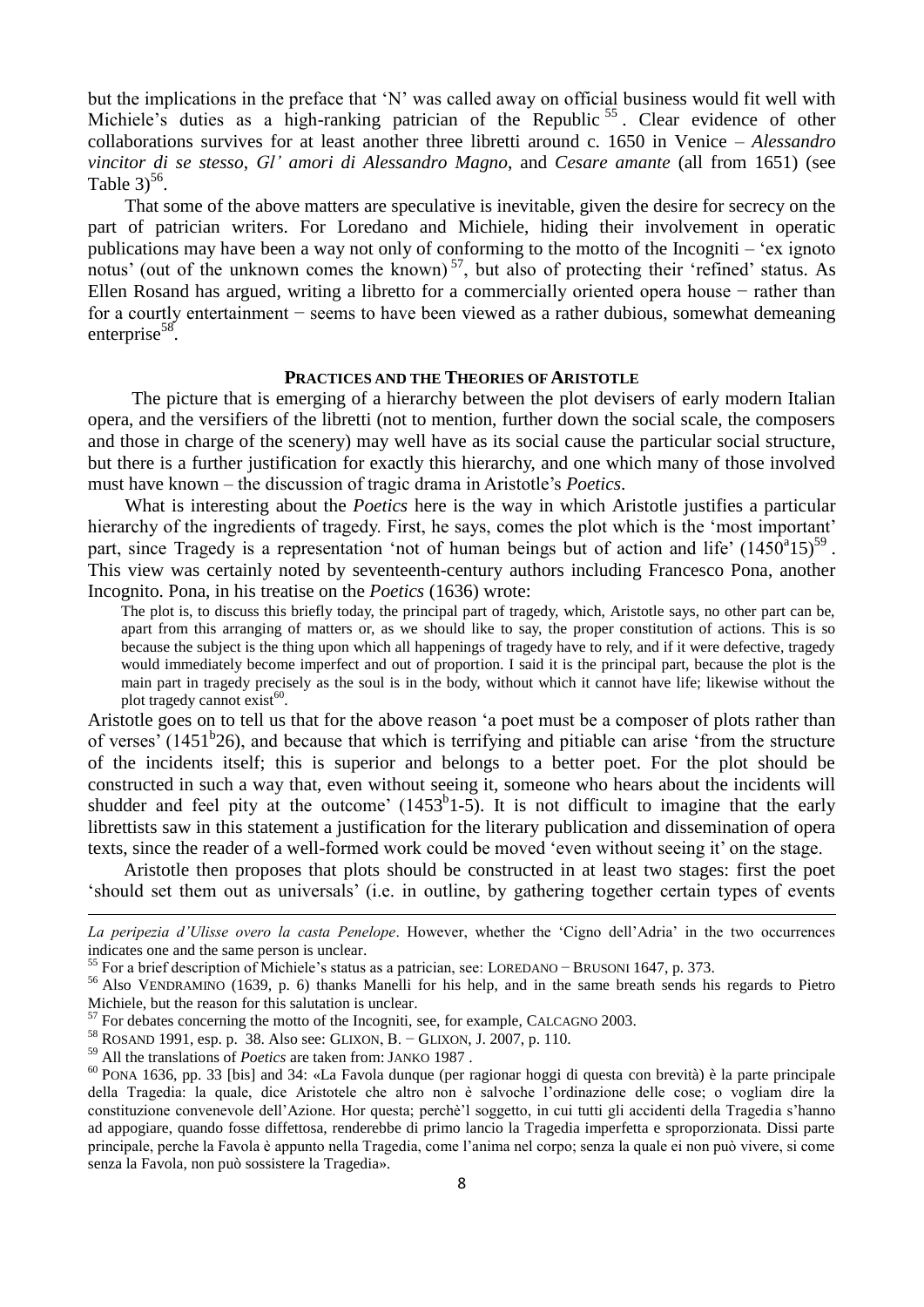illustrative of human situations and proclivities) 'and only then introduce episodes; that is, extend them'  $(1455^{\circ}34-1455^{\circ}1)$ , but taking care that any such episodes 'are particular to the story'  $(1455<sup>b</sup>)<sup>i</sup>4$ ). Here we may perhaps find a clue to the tensions between Fusconi and Michiele discussed earlier, particularly if Michiele, as the 'true' poet (in Aristotelian terms), constructed the 'universalising' outline plot, and then had to leave before the episodes (perhaps agreed in principle) were developed by Fusconi – but perhaps not in a manner 'particular to the story', and designed to display his own merits (contrary to Michiele's instructions) rather than the strengths of the narrative as handed to him by Michiele.

As for the other ingredients of Tragedy, Aristotle's hierarchy is rather clear. 'Diction' (i.e the specific words and versifications) must come after the plot since, if the author 'puts in sequence speeches full of character, well-composed in diction and reasoning', he will not achieve only by these means 'what was agreed to be the function of Tragedy', because the plot 'will achieve it much more' (1450<sup>a</sup>30-34). Song, for its part, is only 'the most important of the embellishments' of the genre, and 'Spectacle is something enthralling, but is very artless and the least particular to the art of poetic composition' (1450 $b$ 15-16). It would be difficult to find a closer parallel than this to the relative social standing of patrician plot devisers, versifiers, composers and scenery designers in the theatrical world of seventeenth century Italy.

Given this background, it is hardly surprising that quite a few musico-dramatic spectacles from the first half of the seventeenth century seem to exemplify the hierarchical relation between the plot deviser and the versifier as we have seen. And that hierarchy had effects beyond the signalling of 'Aristotelian' ideas. The high social status of the plot deviser must have made deference towards him obligatory, and it doubtless also had a strong influence on any assessment of the work. Moreover, in relation to the commercially oriented opera industry (a dubious venture), the situation was more complicated. When the plot deviser wished to remain anonymous, his name would not appear anywhere in print – exactly as we have seen in the cases of Loredano and Michiele. Interestingly, Obizzi, devising the plots of academico-aristocratic entertainments, did disclose his name as that of the author, but his manner changed, although subtly, after he acquired a permanent theatre.

#### **OBIZZI'S OPERA:** *IL PIO ENEA* **(1641)**

On 10 February 1641, on the occasion of the arrival of Marzio Ginetti, the new Papal Legate to Ferrara, the city saw two celebratory musico-theatrical works<sup>61</sup>. One was *Gli amori di Armida* (the libretto by Ascanio Pio di Savoia and the music by Marco Marazzoli) performed at La Sala Grande, and the other was *Il pio Enea*. Four sources associated with *Il pio Enea* survive (see Table 1): the published libretto of 1641; the printed scenario (undated); a manuscript libretto; and a neat copy of the music (undated)<sup>62</sup>. Although in none of the sources does the composer's name come down to us, all the sources as well as a manuscript chronicle of Ferrara between 1598 and 1643 indicate clearly that Obizzi was 'il compositore' of the work $^{63}$ . There is no evidence of co-

1

<sup>61</sup> MONALDINI 2002, p. 68.

 $62$  The MS libretto is dated 8 April 1641 (the date added by a different hand from the main copyist's and the proofreader) and the published libretto 4 May of that year. The MS seems to have been made in relation to preparing the libretto for publication. This is because the MS is a neat copy and its text conforms largely with that of the printed libretto but when mistakes occur, they are corrected by the proofreader and the corrections are reflected in the published libretto.

<sup>63</sup> I-FEc Collezione Antonelli, n. 294c., on 1641 [not paginated]: «Dell' anno 1641 nel fine del carnevale che fu a di 10 feb. la nobiltà fer[rare]se conforme al suo solito per onorar la venuta del nuovo Legato fece due feste, una nella sala grande delle comedie, e l'altra nel teatro su la via grande. D. Ascanio Pio compose quella della Sala grande, che fu intitolata gli amori di Armida opera molto bella e dilettovole, la quale fu recitata musicalm.te in una scena fatta a posta... ; Pio Enea Obizi [sic.] figlio del march.e Roberto fu compositore dell' altra festa, la quale fu intitolata il Pio Enea, e fu musicalm.te da musici famosi fatti venire a questo effetto recitata nel sud.o teatro risarcito a spese di dodici altri cavalieri....». For a longer transcription, see: MONALDINI 2002, pp. 68-69.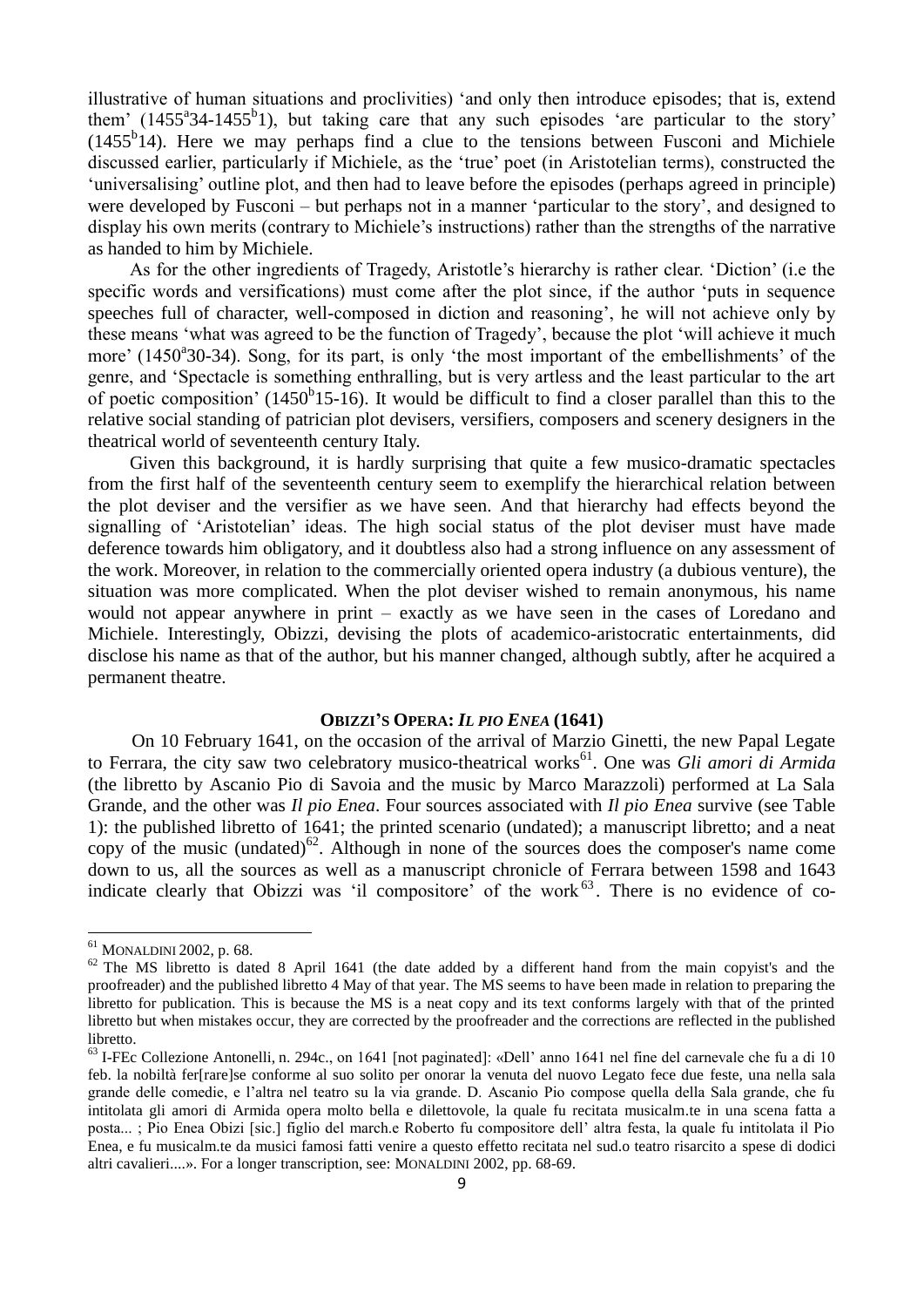authorship, even though this does not prove that Obizzi was the sole responsible 'author' in the modern sense.

*Il pio Enea* marked the re-opening under a new management of 'il teatro di San Lorenzo' in Ferrara. Built by Giovanni Battista Aleotti in 1605, it had been known as Teatro degli Intrepidi, under the control of Marquis Enzo Bentivoglio, the director of the Intrepidi academy. But in 1640 Bentivoglio passed away, and Obizzi's father purchased the theatre<sup>64</sup>, and renamed it the Teatro Obizzi<sup>65</sup>. Hence, *Il pio Enea* was not only designed to celebrate the Papal legate but the Obizzi family. This was made manifest through the (almost shameless) title of the work itself, which extols none other than the Marchese himself.

The acquisition of a permanent theatre changed the nature of Obizzi's subsequent work. However, the change was still rather subtle in the case of *Il pio Enea* as it is fundamentally an 'intellectually oriented' opera, not commercially oriented. This becomes clear when we compare it with Monteverdi's *Le nozze d'Enea in Lavinia*. As we have seen, these two works share their topics and plot source: the wedding between Aeneas and Lavinia from Virgil's *Aeneid*. Moreover, since Monteverdi's opera was premiered towards the end of 1640 in *more Veneto* (that was most likely in February of 1641 in the modern calendar)<sup>66</sup>, *Il Pio Enea* and *Le nozze d'Enea* are 'twins' as it were in terms of the premiere date and their shared topics. These two Enea/Lavinia operas seem to emerged from conditions of mutual influence and competition.

The story of *Il Pio Enea* as a whole, despite its contrived *lieto fine* ending with the double wedding of Enea/Lavinia, and Turno/Camilla, is substantially more faithful to the original (Books 7-12) than Monteverdi's *Le nozze*, since the latter may have been based upon Dolce's paraphrasing poetry entitled *L'Achille et Enea* of 1570<sup>67</sup>. The perspectives of the two operas differ significantly. *Il Pio Enea*, like Virgil's original, mainly features the political shrewdness of Enea, while *Le nozze*'s theme lies in the complicated love story between Enea and Lavinia, and particularly the changing emotions of Lavinia, which are made conspicuous in her monologue (Act III, Scene 3). Also, *Le nozze* adds not only the new characters Elmino and Silvia who do not appear either in Virgil or in Dolce, but also a few comic-relief scenes with Numano (Numa in Virgil) who appears only once in the original (Book V, 459). Clearly the librettist was aware of «the disposition of most audiences who favour jokes like this more than serious things»<sup>68</sup>. By contrast, *Il pio Enea* has only one comic scene where Ascanio, the son of Enea, teaches Cupid about the nature of love (V, 6). (See Table 4 for the structures of the printed libretto and the music of *Il Pio Enea* in comparison to the printed libretto of *Le nozze* and Virgil's original). The differences the between *Le nozze* and *Il pio Enea* seem to have arisen from the demographic contrast between their targeted audiences: that is, paying audiences of mixed social strata (*Le nozze*), as distinct from groups of the aristocratic and the learned (*Il pio Enea*) .

In his theatre, Obizzi's role gravitated towards that of a modern impresario. For the *Il pio Enea* performance, Obizzi negotiated with the Duke of Modena concerning the employment of the singer 'Don Tommaso'. A surviving letter dated 20 August 1640 tells us:

For an *opera in musica*, which will be performed in Ferrara during this, forthcoming carnival, we need a bass singer who is beyond any others that can be found. I implore Your Highness to grant me Don Tommaso<sup>69</sup>.

<sup>&</sup>lt;sup>64</sup> See: (ZIOSI 2002, pp. 226-228) for the expenditure of the theatre purchase (I-FEas).

<sup>&</sup>lt;sup>65</sup> Pio Enea Obizzi also opened a theatre in Padua in 1652 (another 'Teatro degli Obizzi'), but the Paduan theatre was designed mainly for comedy performances and did not put a *Dramma per musica* until 1670. See: MANCINI − MURARO − POVOLEDO 1988, p. 112.

<sup>66</sup> Cf: Argomento, 1640, p.1: «Già s'avicina il finir dell'anno....».

<sup>67</sup> ROSAND 2007, pp. 146-149.

<sup>68</sup> *Argomento* 1640, p.18: «... sapendo l'umore di molti Spettatori, a quali più così fatti scherzi, che le cose serie».

 $69$  I-MOe Archivio per materie, Letterati b. 49 bis, dated 20 August 1640: «Per un' opera in musica, che deve questo prossimo carnevale recitarsi in Ferrara, v'è neccessità d'un basso, oltre gli altri che si sono trovati. Supplico umilmente V.A. a conceermi d. Tommaso». For a transcription, also see: ZIOSI 2002, p. 239. However, Ziosi gives the date of the letter wrongly as 21 August of 1640.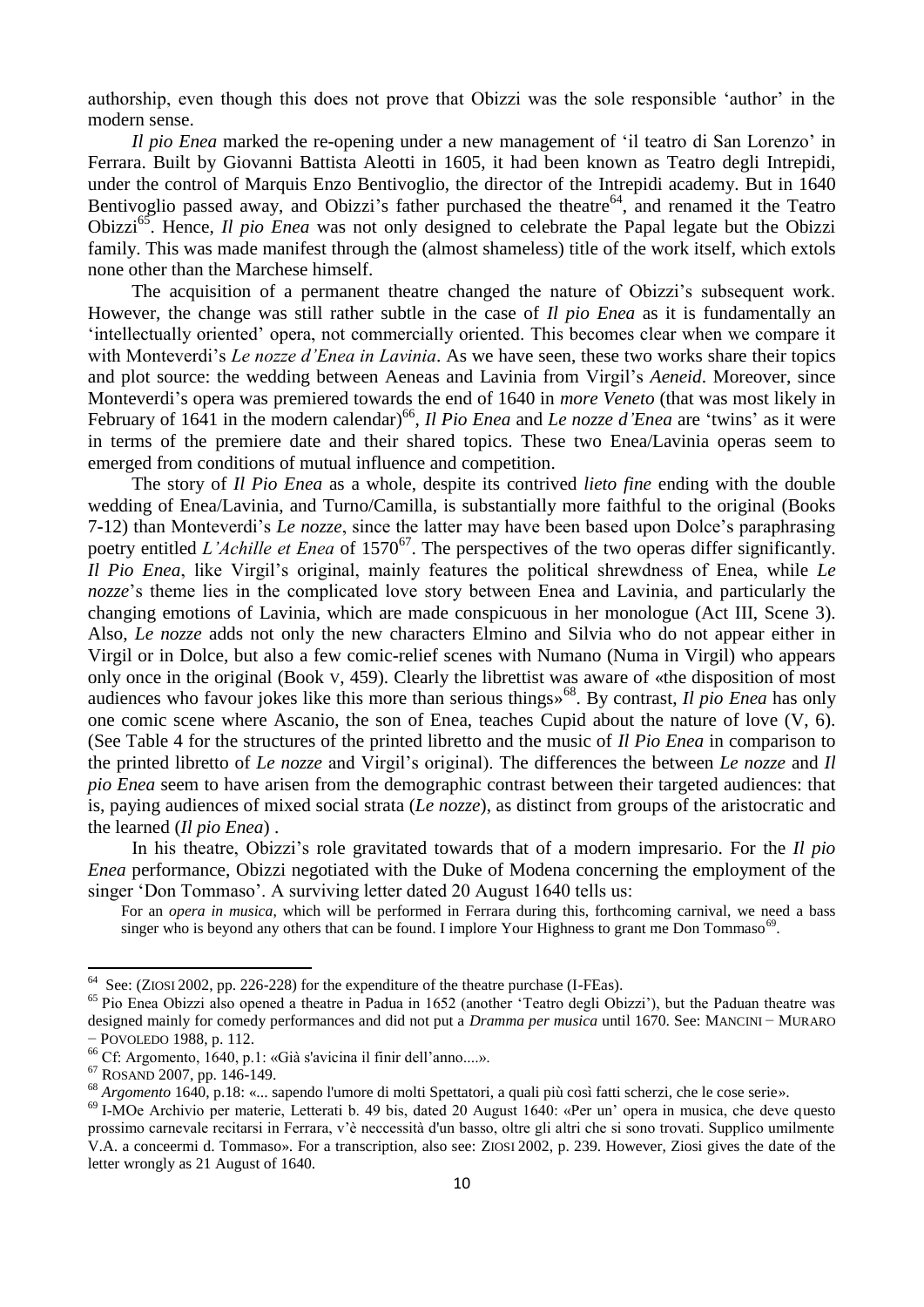Most probably, Don Tommaso sang either or both of the two bass roles in *Il pio Enea* which require vocal proficiency and presence: Eolo (Aeolus), the Wind God, who sings in the prologue an aria accompanied by three low-ranged instruments (most likely trombones, the instrument associated traditionally with the Wind God); and Giove who has a few important items including an duet with Cibele which includes florid passages (III, 3). Subsequently, Obizzi imported for his theatre operas from Venice including Cavalli's *Giasone* and P. A. Ziani's *Le fortune di Rodope e Damira*.

Among his own works some deliberate obfuscation began to occur concerning his authorship. Three other works for the Teatro degli Obizzi in Ferrara which modern scholarship has attributed to Obizzi are: *Dafne* (1660) which was published under his anagrammed pseudonym (Azzio Epibenio); *Il ratto di Proserpina* (1672), the title page of which bears no author's name but tells us only that the work was performed «nel teatro degli Pio Enea degli Obizzi»; and *L'Amor rinformato* (1671), which seems to buck the trend by clearly giving Obizzi as the 'author, but, in fact, was not an opera proper but an 'invenzione' introducing tournaments, versified by Francesco Berni.

#### **CONCLUSION**

In aristocratic entertainments a person of high rank such as Pio Enea degli Obizzi led the group as the 'plot-deviser' and was given the credit of being the 'author' of the work, although the work may have been completed by others of lower station. His other duties seem to have included those of the coordinator or 'il corago', but his status extended well beyond such a 'behind-thecurtain' role. For example, his taking the lead position in squadrons on horseback in *L'Amor pudico* is clearly reminiscent of the ancient role of the 'Choregos' with its prestigious 'headline' function. After the acquisition of a permanent theatre, Obizzi's role changed: from *l'ideatore* to *l'impresario*. This transition was not only indicative of a subtle democratization of the aristocracy but also inevitable once the genre of opera entered fully into the public domain.

Once opera took the path of commercialisation, aristocrats including Obizzi shied away from advertising their artistic participation in this somewhat dubious venture, but instead tended to take on the occasional role of impresario. The constant need for new works also caused a gradual transformation from educated professionals who happened to be librettists (such as Busenello who wrote opera libretti while pursing the profession of lawyer) to professional librettists who drew on their education for that main purpose (such as Giacinto Andrea Cicognini (1606-1651)). Moreover, the need to earn a living also marked the eventual establishment of the modern notion of 'authorship ' − the credit began to be given to an individual in charge of the whole of a work who thereby could claim the financial reward, rather than to a person of a high status who devised a plot at a distance primarily for intellectual pleasure.

#### **Bibliography**

ALLACCI 1666 ALLACCI, Leone. Drammaturgia di Leone Allacci divisa in sette indici, Rome, Il Mascardi, 1666.

*Argomento*, [1640] *Argomento et scenario delle nozze d'Enea in Lavinia, tragedia di lieto fine*, [Venice], no. pub., s.a. [1640].

BADOLATO 2013 BADOLATO, Nicola. 'Obizzi, Pio Enea II' in: *Dizionario Biografico degli Italiani*, Roma, Istituto per l'Enciclopedia Italiana, 2013, vol. LXXIX, pp. 69-72

BARTOLINI 1638 BARTOLINI, Nicolò E. *L'Ermiona di S.<sup>r</sup> marchese Pio Enea degli Obizzi*, Padua, Paolo Frambotti.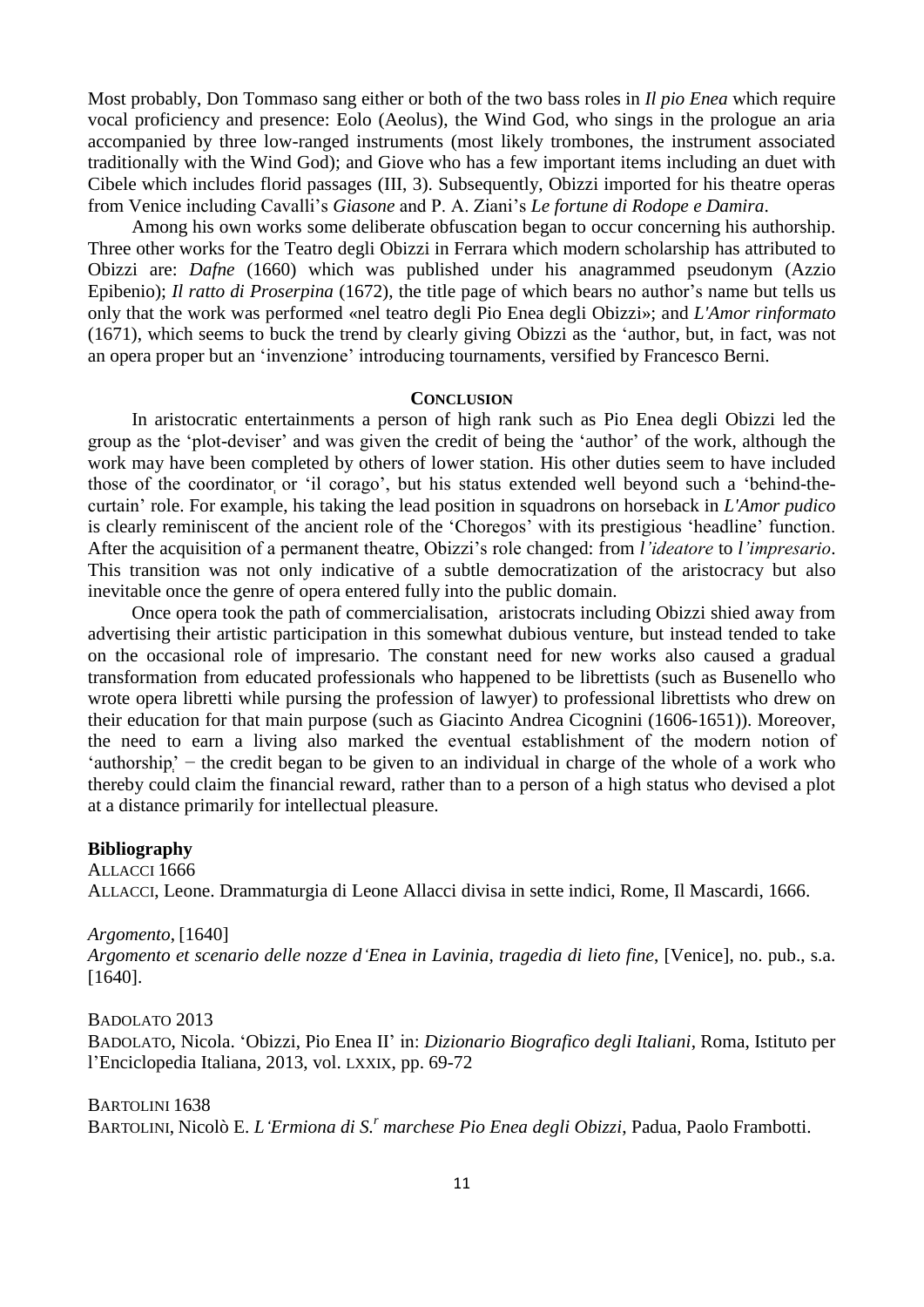BIANCONI – WALKER 1975

BIANCONI, Lorenzo − WALKER, Thomas. ʻDalla "Finta pazza" alla "Veremonda": storie di Febiarmonici', in: *Rivista italiana di musicologia*, X (1975), pp. 379-454.

BONLINI 1730 BONLINI, Giovanni Carlo. *Le glorie della poesia e della musica contenute nell' esatta notitia de' teatri della città di Venezia*, Venice, Bonarigo, 1730.

CALCAGNO 2003

CALCAGNO, Mauro. 'Signifying Nothing: on the Aesthetics of Pure Voice in early Venetian Opera', in: *The Journal of Musicology*, XX/4 (Autumn, 2003), pp. 461-97.

CENDONI − ZENO − ALLACCI 1755 CENDONI, Giovanni − ZENO, Apostolo − ALLACCI, Leone. *Drammaturgia di Leone Allacci, accresciuta e continuata fino all' anno MDCCLV*, Venice, G. Pasquali, 1755.

CICOGNINI 1651 CICOGNINI, Giacinto Andrea. Gl'amori *di Alessandro Magno e di Rossane, dramma musicale posthumo*, Venice, Gio. Pietro Pinelli, 1651.

CORTELAZZO 2007 CORTELAZZO, Manlio. *Dizionario veneziano*, Venice, La Linea, 2007.

DI LUCA 1993

DI LUCA, Claudia. 'Pio Enea II Obizzi promotore di spettacoli musicali fra Padova e Ferrara', in: *Seicento inesplorato: l'evento musicale tra prassi e stile, un modello di interdipendenza*, edited by A. Colzani et al, Como, AMIS, pp. 497-508.

FABBRI 1999

FABBRI, Paolo. 'Prefazione', in: *Musica in torneo dell'Italia del seicento*, edited by Paolo Fabbri, Lucca, LIM, pp. VII-X.

FABBRI − POMPILIO 1983

FABBRI, Paolo − POMPILIO, Angelo. *Il corago o vero alcune osservazioni per metter bene in scena le composizioni drammatiche*, Florence, Olschki, 1983.

[FUSCONI] 1642 FUSCONI, Giovanni Battista. *Amore innamorato, favola da rappresentarsi in musica*, Venice, Battista Surian, 1642.

FUSCONI 1649 FUSCONI, Giovanni Battista. *Argiope, favola musicale*, Venice, Pietro Pinelli, 1649.

GAMBERTI 1659

GAMBERTI, Domenico. *L'idea di un prencipe et eroe christiano in Francesco I d'Este di Modena e Reggio Duca VIII*, Modena, B. Soliani, 1659.

GLIXON 1996

GLIXON, Beth L. 'Scenes from the life of Silvia Gailarti Manni, a 17th-century Virtuosa', in: *Early Music History*, XV (1996), pp. 97-146.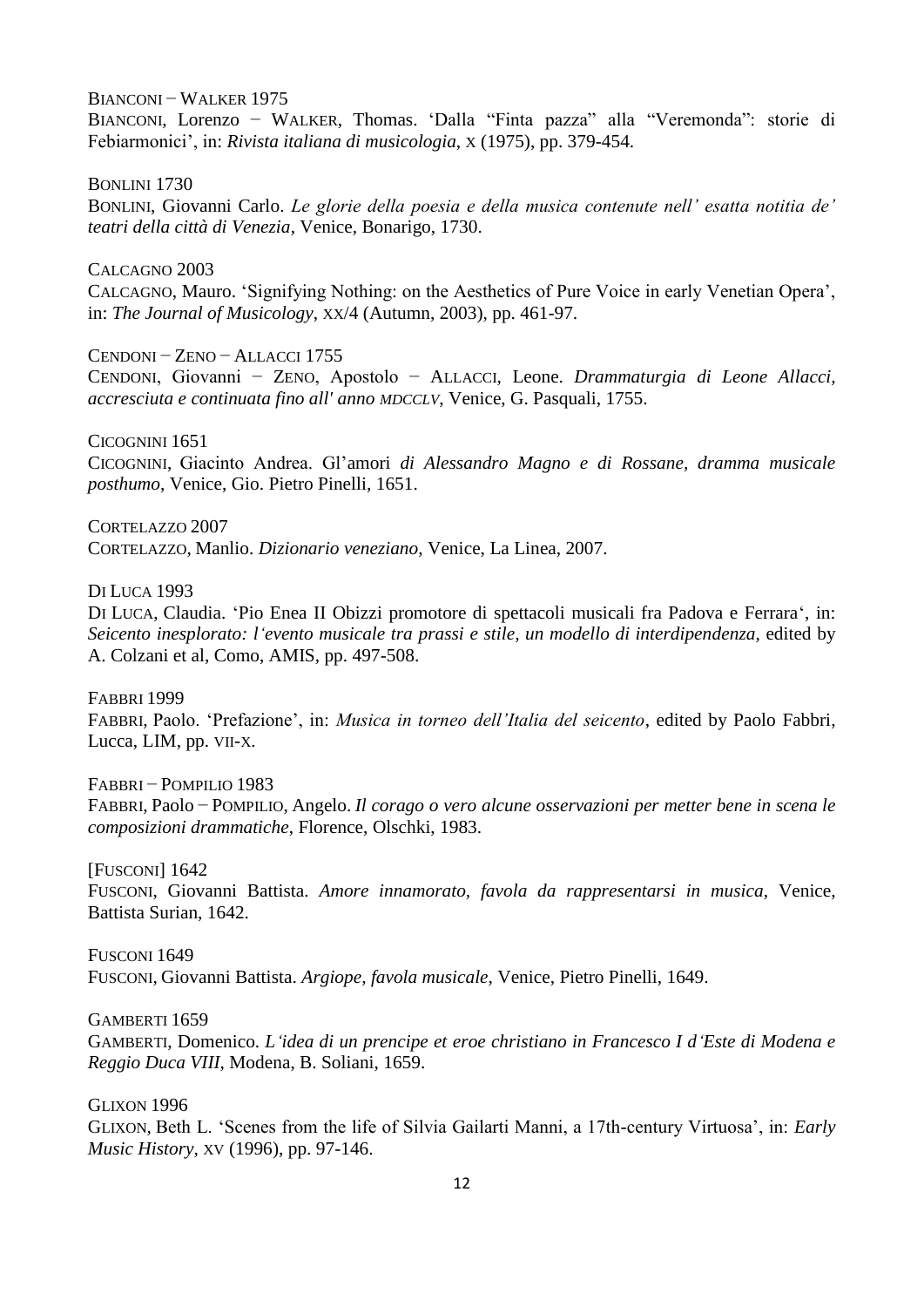#### GLIXON, B. − GLIXON, J. 2007

GLIXON, Beth − GLIXON, Jonathan. *Inventing the Business of opera*: *the Impresario and his World in Seventeenth Century Venice*, New York, Oxford University Press, 2007.

#### HELLER 2011

HELLER, Wendy. 'Ermiona and the Ballo dei beozi (1636): a Padovan Legacy for Venetian Theatrical Dance', in: Virtute *et arte dela danzare: contributi di storia della danza in onore di Barbara Sparti*, edited by Alessandro Pontremoli, Rome, Aracne, 2011, pp. 115-131.

# IVANOVICH $21688$

IVANOVICH, Cristoforo. *Minerva al tavolino, lettere diverse di proposta e risposta a varii*  personaggi sparse d'alcuni componimenti in prosa et in verso, Venice, Nicolò Pezzana, <sup>2</sup>1688.

JANKO 1987

JANKO, Richard. *Aristotle: Poetics with the Tractatus Coislinianus, reconstruction of Poetics II and the Fragments of the On Poetics*, Indianapolis, Hackett, 1987.

*Le glorie*, 1640 *Le glorie della musica celebrate dalla sorella poesia,* Bologna, Gio. Battista Ferroni, 1640.

# LOREDANO − BRUSONI 1647

LOREDANO, Giovanni Francesco − BRUSONI, Girolamo (eds.). *Le glorie degli Incogniti: overo gli huomini illustri dell' accademia de' signori incogniti di Venetia*, Venice, Francesco Valvasense, 1647.

#### MANCINI − MURARO − POVOLEDO 1988

MANCINI, Franco − MURARO, Maria Teresa − POVOLEDO, Elena. *I teatri del Veneto III: Padova, Rovigo e il loro territorio*, Venice, Corbo e Fiori, 1988.

G.B. MANZINI 1639

MANZINI, Giovanni Battista. *Del torneo ultimamente fatto in Bologna*, Bologna, G. Monti and C. Zenero, 1639.

L. MANZINI 1643 MANZINI, Luigi. *L'amor pudico, inventione di S.r marchese Pio Enea degli Obizzi*, Este [sic.], G. Crivellari, 1643.

#### MATSUMOTO 2011

MATSUMOTO, Naomi. 'Pio Enea degli Obizzi and the Opera Torneo Genre: towards an Understanding of the Commercialisation of Early Italian Opera', in: *the Journal of the Musicological Society of Japan*, LVII/1 (2011), pp. 56-68.

#### **MIATO 1998**

MIATO, Monica. *L'accademia degli Incogniti di Giovan Francesco Loredan*, Venezia (1630-1661), Florence, Olshki, 1998.

MICHELASSI 2007

MICHELASSi, Nicola. 'Michelangelo Torcigliani è l'incognito autore delle *Nozze di Enea con Lavinia*', in: *Studi secenteschi,* XLVIII (2007), pp. 381-386.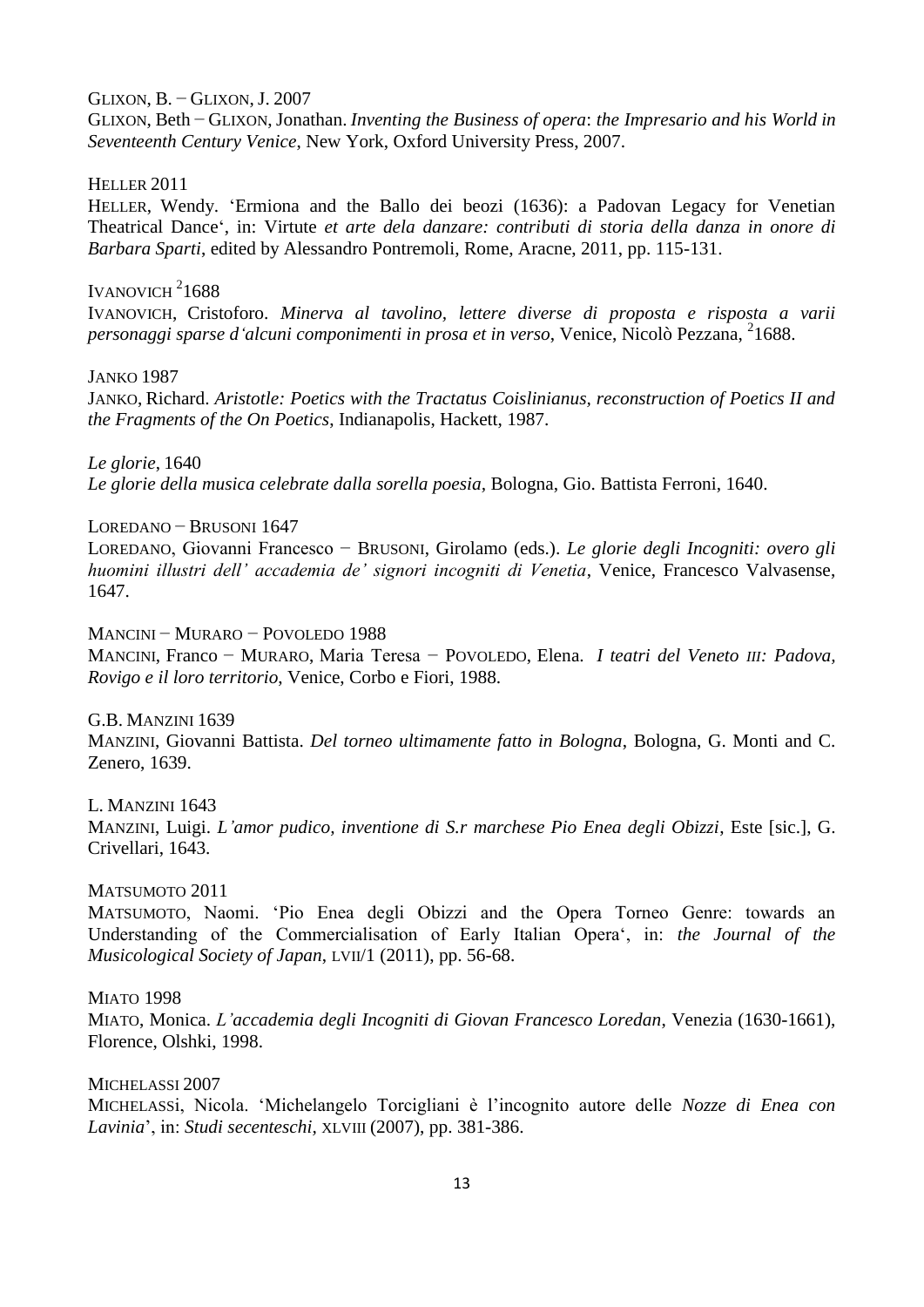MICHIELE 1643 MICHIELE, Pietro. *Rime prima parte*, terza impressione, Venice: Gli Guerigli, 1643.

# MONALDINI 2002

MONALDINI, Sergio. 'I teatri della commedia dell'arte', in: *Musica in torneo dell'Italia del seicento*, edited by Paolo Fabbri, Lucca, LIM, 2002, pp. 3-218.

# OBIZZI s.a.

OBIZZI, Pio Enea degli. *L'argomento del Pio Enea*, Padua, G. Crivellari, s.a.

# OBIZZI 1641

OBIZZI, Pio Enea degli. *Il pio Enea, dramma tratto da Virgilio per recitarlo e recitato in musica nella città di Ferrara*, Padua, il Crivellari, 1641.

# OBIZZI 1660

OBIZZI, Pio Enea degli. *La Dafne d'Azzio Epibenio, favola da recitarsi in musica*, Ferrara, Alfonso e Gio. Battista Maresti, 1660.

# OBIZZI 1667

OBIZZI, Pio Enea degli. *L'horto dell' esperidi, picciol dramma in musica per introdfuzione ad una festa da ballo*, Ferrara, Alfonso e Gio. Battista Maresti, 1667.

# OBIZZI 1671

OBIZZI, Pio Enea degli. *Amore riformato, con le gare marine sedate invenzione e poesia* per *introduzione d'un torneo a piedi*, Ferrara, Alfonso e Gio. Battista Maresti, 1671.

PETROBELLI, Pierluigi 1965

PETROBELLI, Pierluigi. '*L'Ermiona* di Pio Enea degli Obizzi e i primi spettacoli d'opera veneziani', in: *Quaderni della rassagna musicale*, III (1965), pp. 125-141.

# PONA 1636

PONA, Francesco. *Discorsi sopra la Poetica d' Aristotele*, Bologna, Nicolò Tebaldini, 1636.

PRIORATO 1658 PRIORATO, Galeazzo Gualdo. *Scena d'huomeni* [sic.] *illustri d'Italia*, Venice, Andrea Giuliani, 1658.

RIVAROTA 1651 RIVAROTA, Ardio. *Il Cesare amante, drama per musica*, Venice, il Giuliani, 1651.

ROCHE 2001 ROCHE, Jerome. 'Leardini, Alessandro', in *Grove2*, vol. XIV, pp. 418-419.

ROSAND 1991

ROSAND, Ellen. *Opera in Seventeenth-Century Venice*, Berkeley, Los Angeles, University of California Press, 1991.

ROSAND 2007

ROSAND, Ellen. *Monteverdi's Last Operas*, Berkeley, Los Angeles, University of California Press, 2007.